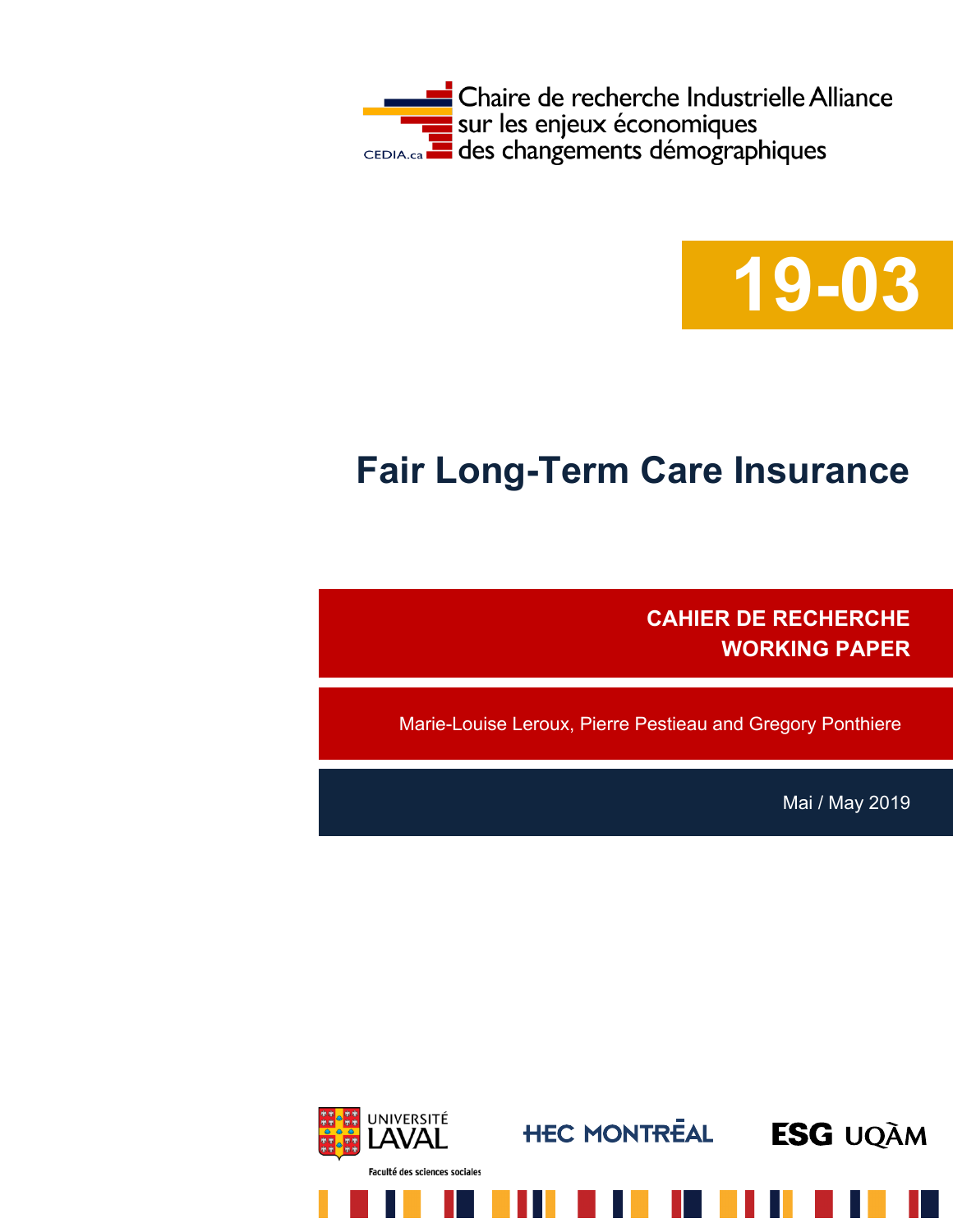La Chaire de recherche Industrielle Alliance sur les enjeux économiques des changements démographiques est une chaire multi-institutionnelle qui s'appuie sur un partenariat avec les organisations suivantes :

**- Centre interuniversitaire de recherche en analyse des organisations (CIRANO) - iA Groupe financier - Retraite Québec**

> Les opinions et analyses contenues dans les cahiers de recherche de la Chaire ne peuvent en aucun cas être attribuées aux partenaires ni à la Chaire elle-même et elles n'engagent que leurs auteurs.

Opinions and analyses contained in the Chair's working papers cannot be attributed to the Chair or its partners and are the sole responsibility of the authors.

© 2019 Marie-Louise Leroux, Pierre Pestieau and Gregory Ponthiere. Tous droits réservés. All rights reserved. Reproduction partielle permise avec citation du document source, incluant la notice ©. Short sections may be quoted without explicit permission, if full credit, including © notice, is given to the source.

<u> 18 18 1911 1912 1913 1914 19</u>

H.

Dépôt légal : Bibliothèque et Archives nationales du Québec et Bibliothèque et Archives Canada, 2019. ISSN 2368-7207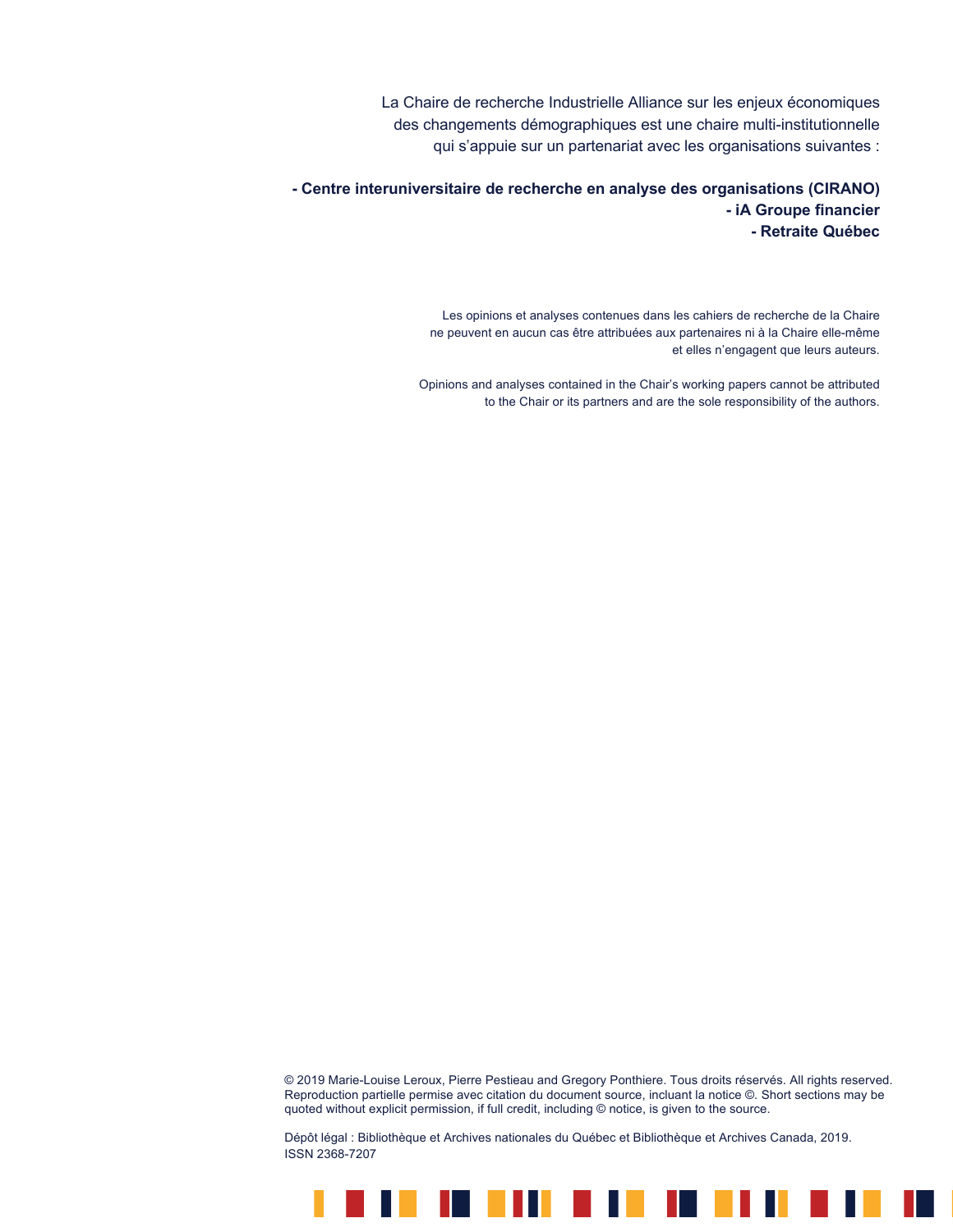## Fair Long-Term Care Insurance

Marie-Louise Leroux<sup>†</sup> Pierre Pestieau<sup>‡</sup> Gregory Ponthiere<sup>§</sup>

May 9, 2019

#### Abstract

The study of optimal long-term care (LTC) social insurance is generally carried out under the utilitarian social criterion, which penalizes individuals who have a lower capacity to convert resources into well-being, such as dependent elderly individuals or prematurely dead individuals. This paper revisits the design of optimal LTC insurance while adopting the  $ex$  post egalitarian social criterion, which gives priority to the worst-off in realized terms (i.e. once the state of nature has been revealed). Using a lifecycle model with risk about the duration of life and risk about old-age dependence, it is shown that the optimal LTC social insurance is quite sensitive to the postulated social criterion. The optimal second-best social insurance under the ex post egalitarian criterion involves, in comparison to utilitarianism, higher LTC benefits, lower pension benefits, a higher tax rate on savings, as well as a lower tax rate on labor earnings.

Keywords: long-term care, social insurance, fairness, mortality, compensation, egalitarianism.

JEL codes: J14, I31, H55.

We would like to thank participants to the CREPP-CDER workshop in University of Laval, and to the CESifo Workshop in Public Sector Economics.

<sup>&</sup>lt;sup>†</sup>Département des Sciences Economiques, UQAM.

<sup>&</sup>lt;sup>‡</sup>Université de Liège, CORE and Paris School of Economics.

xUniversitÈ Paris Est (ERUDITE), Paris School of Economics and Institut universitaire de France.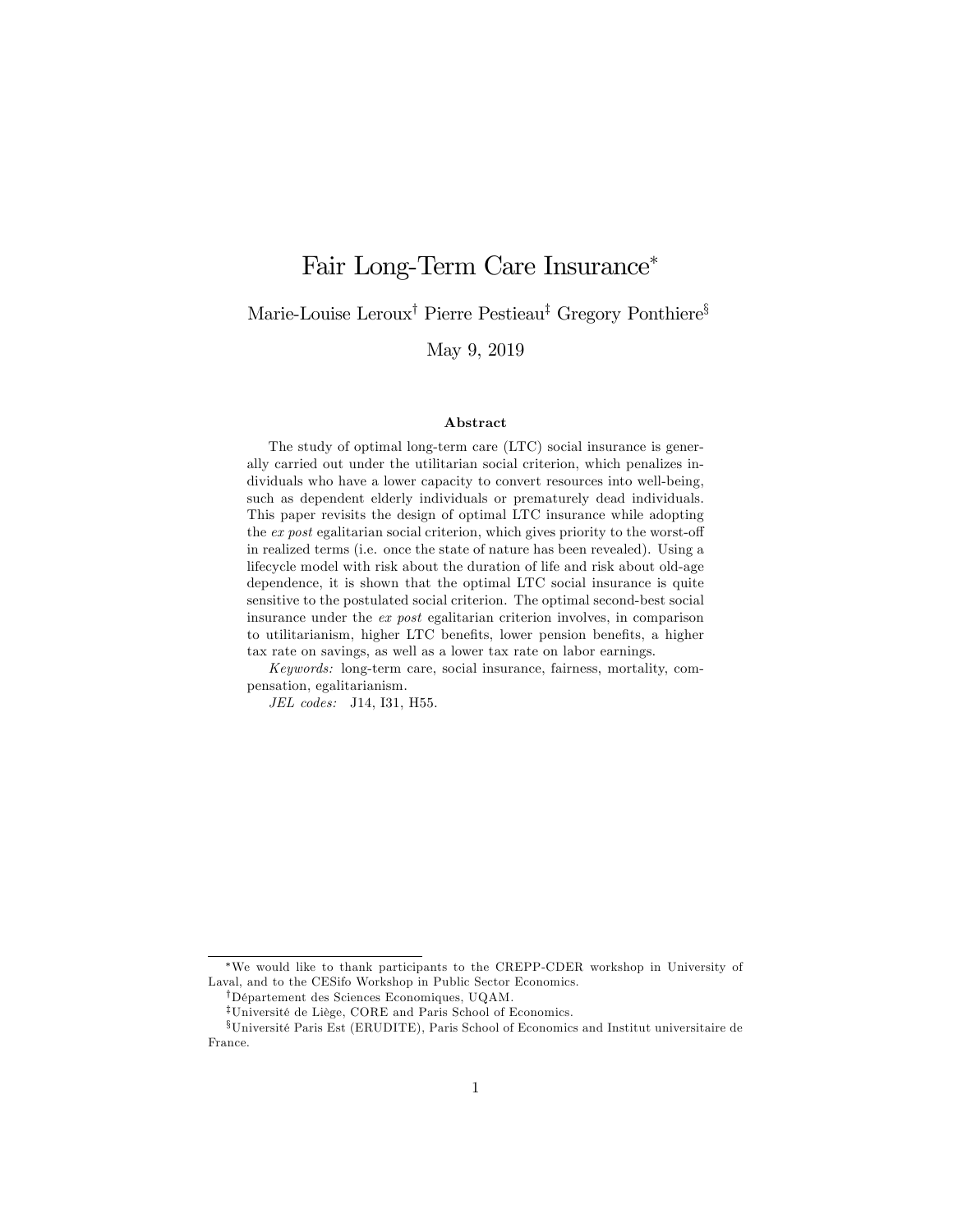## 1 Introduction

The rise of long-term care constitutes a major challenge for advanced economies. Due to ageing, an increasingly large proportion of the population falls into dependency, that is, is unable to carry out basic daily activities such as eating, washing, etc., and, hence, needs to receive long-term care (LTC). The provision of LTC, either formal (i.e. supplied by private Örms on the market, or by a public transfer) or informal (i.e. provided by family and friends), is extremely costly, which raises the question of the funding of  $\text{LTC}^1$ .

Given the high probability to fall into dependency and the high costs of LTC, one would expect, from the perspective of rational choice theory, that individuals purchase private LTC insurance, in such a way as to insure themselves and their family against the high costs of LTC. However, as shown by Brown and Finkelstein (2007, 2011), only a small fraction of the population at risk purchases private LTC insurance. Indeed, the private share of LTC spending in OECD countries is about 15% (OECD, 2011). This is the well-known LTC private insurance puzzle. This puzzle can be explained by various factors, on both the supply side (e.g. high loading factors, adverse selection) and the demand side (e.g. myopia or denial of dependency) of the private LTC insurance market.<sup>2</sup>

The rise of LTC needs and the low coverage rate provided by the LTC private insurance market motivate the involvement of another economic agent, i.e. the State, which could intervene and construct a social - instead of private - LTC insurance. In Europe, there is indeed a will to build progressively what could be regarded as the "fifth pillar" of the Welfare State: besides insuring individuals against unemployment, diseases, accidents and old-age, the State could also provide a social insurance against the risk of LTC.

The design of an optimal social LTC insurance raises lots of problems, since many dimensions are present, both in terms of efficiency and equity (see Jousten et al 2005, Pestieau and Sato 2008, Cremer and Roeder 2013, Cremer and Pestieau 2014). In particular, when examining the design of an optimal social LTC insurance, a key question that arises concerns the fairness of that social insurance. What would be a fair LTC social insurance?

The goal of this paper is to examine the construction of a fair social LTC insurance. That question is complex, and there are at least two traps to be avoided when considering the design of a fair social LTC insurance. This paper will pay a particular attention to avoiding those two traps.

The first trap concerns the treatment of heterogeneity in preferences within the population. Once a person falls into dependency, his preferences are affected, and do not remain the same as the preferences of a person who is healthy and autonomous. In particular, as shown by Finkelstein et al (2013), a deterioration of the health status contributes to reducing the marginal utility of consumption

<sup>&</sup>lt;sup>1</sup> According to Norton (2000), about  $2/3$  of LTC is provided informally. However, the share of the informal care may decrease over time, and various scenarios exist regarding the extent of the decrease of informal care with respect to formal care.

 $2$ On the various possible explanations of that puzzle, see Brown and Finkelstein (2010), Pestieau and Ponthiere (2011), Boyer et al. (2017) and Ameriks et al. (2018).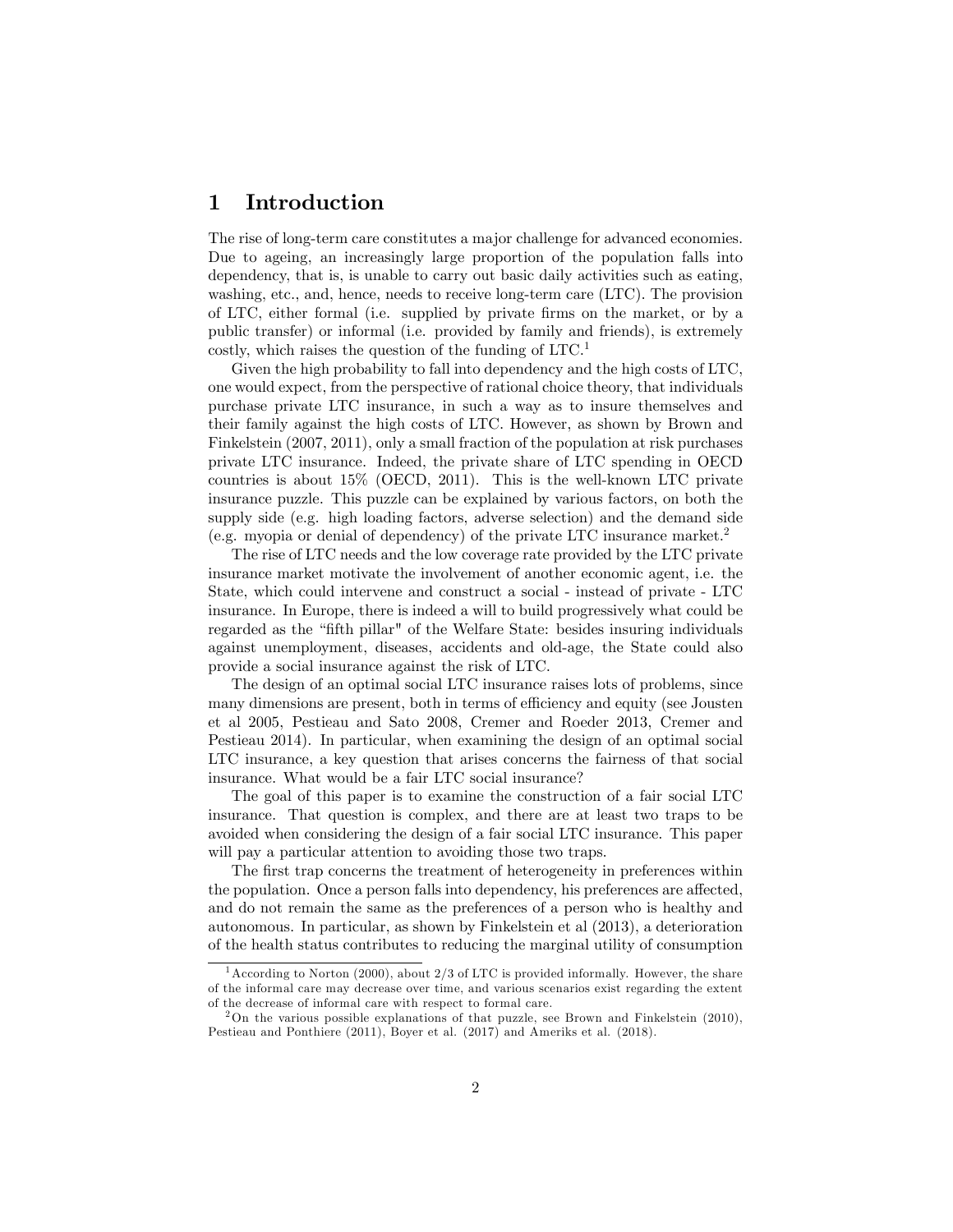in comparison with situations of good health. As a consequence, models based on state-invariant utility are only approximative representations of individual well-being, and should be replaced by models with state-dependent utility. But the presence of state-dependent utility raises difficulties at the normative level: once dependent individuals have, at the margin, a lower capacity to convert resources into well-being, how should we treat them in comparison with healthy individuals? The classical utilitarian social criterion, which sums up the utilities of all individuals, provides here a counterintuitive answer to that question: it assigns fewer resources to the dependent elderly than to the healthy elderly, on the grounds of the lower capacity of the former to produce well-being (i.e. marginal utility being lower under dependency). There is thus a first trap, which concerns the treatment of heterogeneity in a society where some, but not all, individuals fall into dependency at the old age.

A second trap raised by the construction of a fair social LTC insurance concerns the definition of the population under study. When considering the design of optimal social LTC insurance, it is tempting to focus only on the elderly population, since that population is the one that is subject to the risk of dependency. One then considers how social insurance could provide some compensation to the unlucky old individuals who fall into dependency. The problem with this approach is that it ignores a sizeable part of the population, which dies prematurely before being subject to the risk of dependency. In Western Europe, about 10 percent of the male population does not reach the age of 60, and, hence, can hardly be subject to any LTC risk. Whereas one may regard this fact as irrelevant for the design of a social LTC insurance, it matters, since the fairness or unfairness of a social LTC insurance must be evaluated while taking into account the entire population, and the associated distribution in terms of lifetime well-being. One cannot ignore the short-lived, since doing this may lead to implement regressive social insurance, i.e. transferring resources from worst off (short-lived) individuals to better off (long-lived) individuals.

In order to examine the design of a fair social LTC insurance, this paper develops a lifecycle model where a population differing in labor productivity faces risk about the duration of life, as well as risk of old-age dependency. Our analysis proceeds in three stages. First, we characterize the laissez-faire equilibrium, and compare it with the utilitarian social optimum. Second, given the limited capacity of the utilitarian criterion to take into account in an adequate way the heterogeneity of individuals in terms of longevity and health status, we consider another social criterion, i.e. the ex post egalitarian criterion, which gives priority to the worst-off in realized terms (i.e. once uncertainty about longevity and the health status has been revealed). In a third stage, we develop a second-best analysis, where a government has only four available (uniform) policy instruments: a linear tax on labor earnings, a linear tax on private aggregate savings (annuities and LTC private insurance), a pension benefit and a LTC allowance. We compare second-best policies under the utilitarian and the ex post egalitarian criteria.

Our motivation for comparing the standard utilitarian optimum with the  $ex$ post egalitarian one goes as follows. As stated above, utilitarianism faces major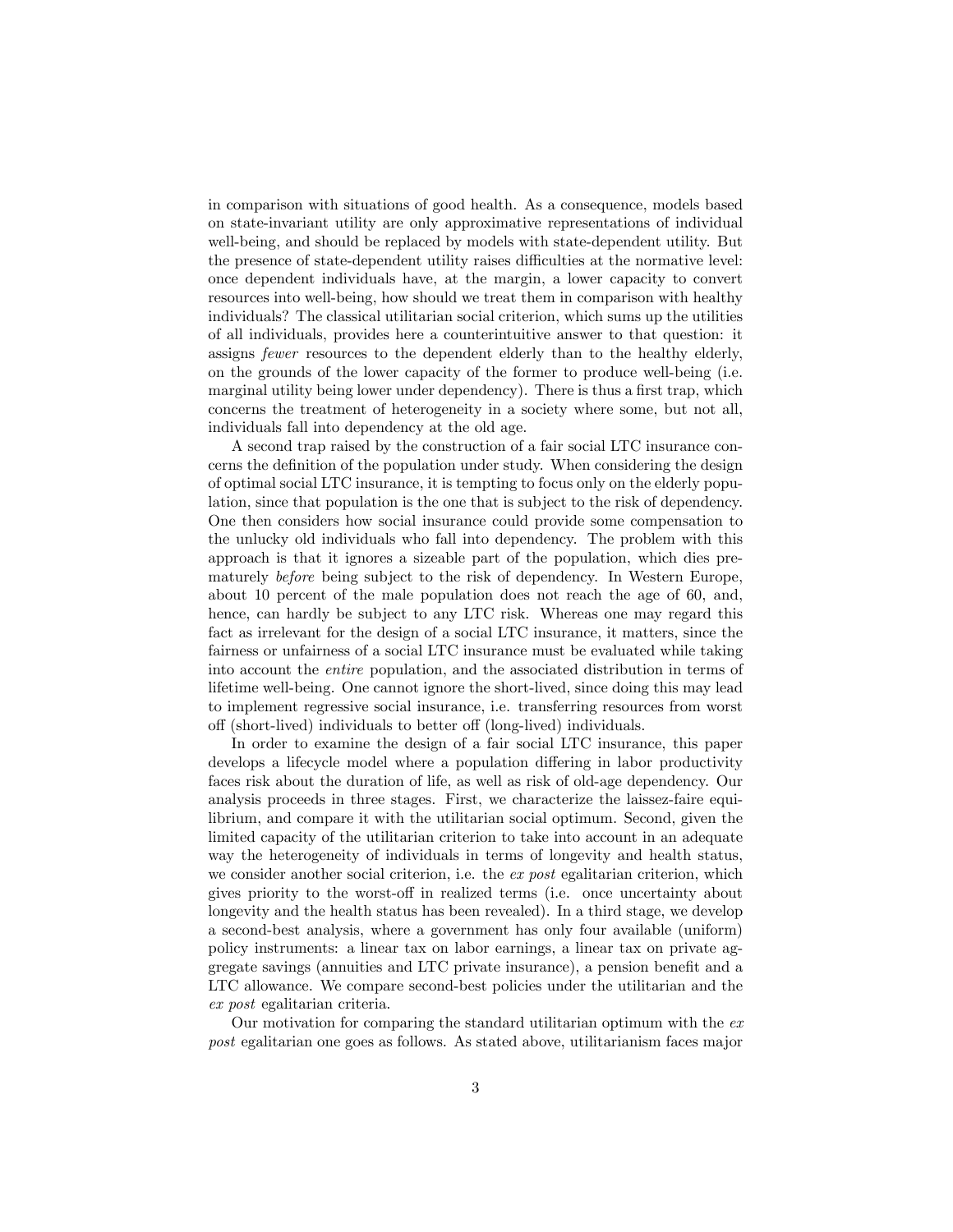difficulties when the population is heterogeneous on fundamental dimensions such as the duration of life or the health status (autonomy or dependency).<sup>3</sup> Those difficulties come from the fact that utilitarianism leads to the equalization, at the margin, of the utility gains obtained from alternative uses of resources. This equalization of marginal utilities across rival uses of resources is questionable in the context of unequal lifetimes or unequal health status, where it leads to inequalities in levels of realized well-being. Those ex post well-being inequalities are hardly justifiable from an ethical perspective, since these are due, for a large part, to circumstances, and, in particular, to the genetic background.<sup>4</sup> Given that those inequalities are due to circumstances, the Principle of Compensation applies (Fleurbaey 2008), and governments should abolish those inequalities. This motivates our reliance on an alternative social criterion, the ex post egalitarian criterion proposed by Fleurbaey et al (2014), which does justice to compensating individuals for well-being inequalities due to circumstances.

Anticipating on our results, we first show that, whereas elderly dependent individuals receive, at the utilitarian optimum, fewer resources than healthy elderly ones, this is not the case under the ex post egalitarian optimum, in which the dependent elderly receives more resources than the healthy one. The intuition is that, while utilitarianism transfers more resources to the healthy elderly on the ground of their higher marginal utility of consumption, the ex post egalitarian solution aims at equalizing not marginal utilities, but the levels of utilities between the dependent elderly and the healthy elderly, which requires to give more resources to the former. Secondly, whereas, under utilitarianism, the optimal consumption profile is flat for healthy individuals and decreasing with the age for individuals who become dependent at the old age, the optimal consumption profile is, under the  $ex$  post egalitarian optimum, decreasing with the age, with a stronger decline for the healthy elderly, in such a way as to equalize lifetime well-being between the long-lived and the short-lived. Those fundamental differences between the utilitarian optimum and the  $ex$  post egalitarian optimum have major corollaries in terms of policy. Our theoretical analysis of the second-best problem - and the associated numerical simulations point to several important differences between the optimal LTC insurance under the ex post egalitarian criterion and under the utilitarian one. In comparison to the utilitarian second-best, the ex post egalitarian second-best involves a higher LTC benefit, a lower pension benefit, a higher tax rate on (aggregate) savings, as well as a lower tax rate on labor earnings.

As such, this paper casts original light on a major policy challenge of our times - the design of an optimal LTC social insurance -, by highlighting how the postulated social criterion a§ects the design of the optimal social LTC insurance.

 $3$ Note that this limitation of utilitarianism is not specific to an economy with LTC needs. Actually, as stressed in Sen and Williams (1982), utilitarianism also faces problems in its treatment of handicaped persons, who have also a different capacity to convert resources into well-being in comparison with non-handicapped persons.

<sup>4</sup>Regarding the risk of old-age dependence, Farrer et al (1997) show that there exists a statistical association between apolipoprotein e genotype and the risk of alzheimer disease. As far as longevity is concerned, Christensen et al (2006) show that between 1/4 and 1/3 of longevity inequalities within a cohort are due to the genetic background.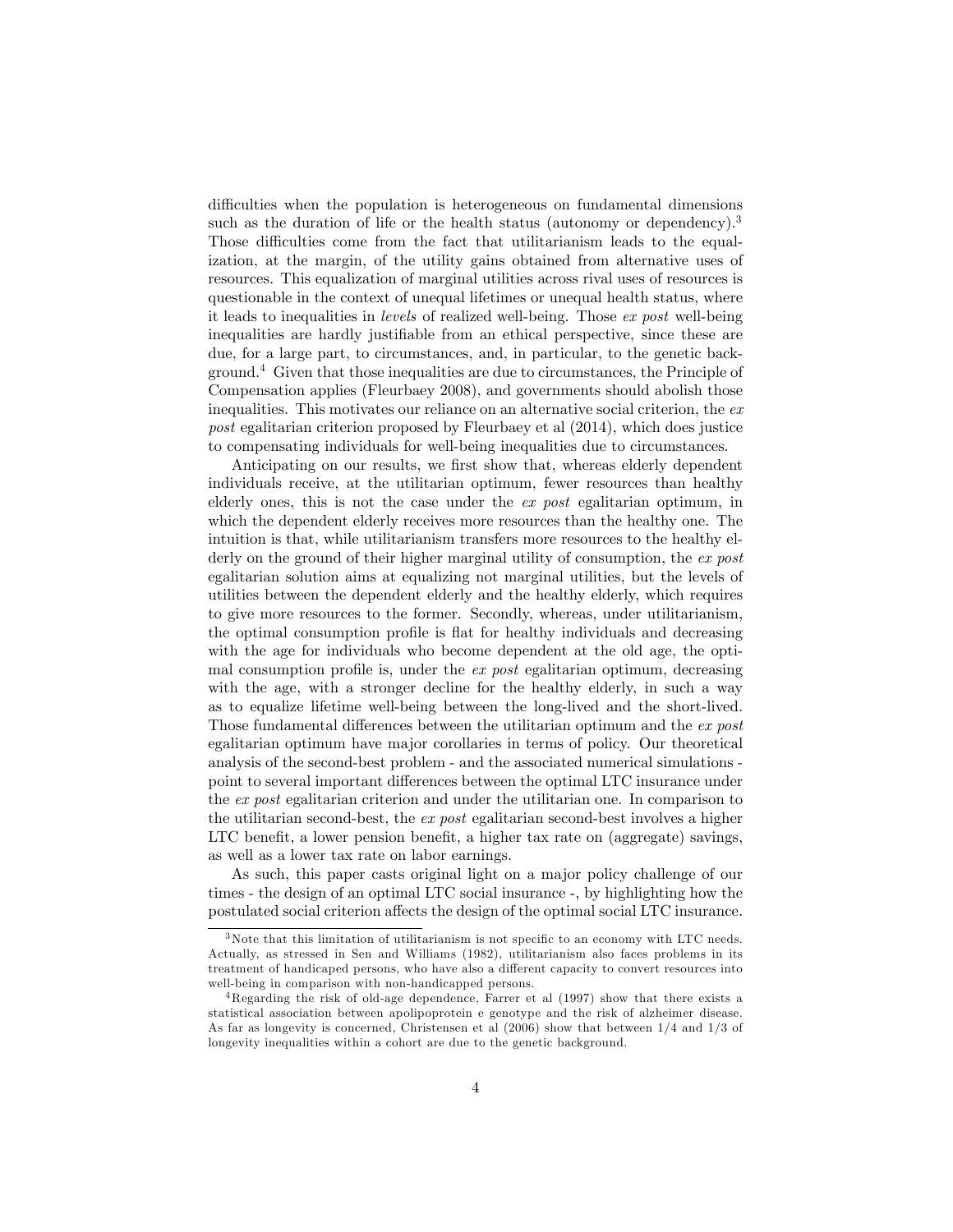Our analysis shows that not only does the level of LTC benefits varies with the underlying social criterion, but, also, the distribution of the financial burden of LTC along the life cycle. In the light of this, the design of the "fifth pillar" of the Welfare state could hardly avoid a discussion on the ethical foundations behind the construction of that pillar, and, in particular, about the ethical treatment of the interests of the dependent elderly and of the prematurely dead. Although the weight assigned to the interests of the latter may seem, at first glance, irrelevant for the design of a fair LTC social insurance, it matters actually quite a lot, especially concerning the distribution of the Önancial burden of LTC social insurance. Assigning a higher weight to the interests of the prematurely dead leads to a lower taxation of labor earnings during the active life.

This paper is related to several branches of the literature. First, it is linked to the literature on the design of the optimal LTC social insurance (see Jousten et al, 2005, Pestieau and Sato 2008, Cremer and Roeder 2013, Cremer and Pestieau 2014). In comparison to those papers, the specificity of this study is to lay a strong emphasis on the fairness dimension of LTC social insurance in the context of unequal lifetime and health status at the old age. Second, this paper is also related to other papers characterizing optimal policies under unequal longevity, such as Fleurbaey and Ponthiere (2013), Fleurbaey et al (2014), Fleurbaey et al (2016) and Leroux and Ponthiere (2018). The extra value of this paper with respect to that literature is that instead of focusing only on two individual outcomes - i.e. a short or a long life - we include here an intermediate life status - dependency at the old age -, which allows us to examine the sensitivity of the optimal LTC social insurance to the postulated social criterion.

The rest of the paper is organized as follows. Section 2 presents the model. The laissez-faire equilibrium is characterized in Section 3. Section 4 studies the utilitarian social optimum. The ex post egalitarian optimum is examined in Section 5. Second-best policy analysis is carried out in Section 6. Section 7 provides some numerical simulations. Conclusions are drawn in Section 8.

## 2 The model

Let us consider a two-period economy. Period 1 is young adulthood, during which individuals are healthy, supply labor, consume and save for their old days. Period 2 is old adulthood. That period is reached with a probability  $0 < \pi < 1$ . During the old age, individuals do not work and consume their savings. Moreover, individuals reaching the old age become dependent with a probability  $0 < p < 1$ . In case of dependency, agents bear additional exogenous LTC expenditures equal to an amount  $S > 0$ .

**Heterogeneity** Ex ante (i.e. before the duration of life and the old-age health status are revealed), individuals differ on a single dimension, which is their labor productivity  $w$ . For simplicity, we assume two productivity levels: type- $H$  individuals have a high productivity, whereas type- $L$  individuals have a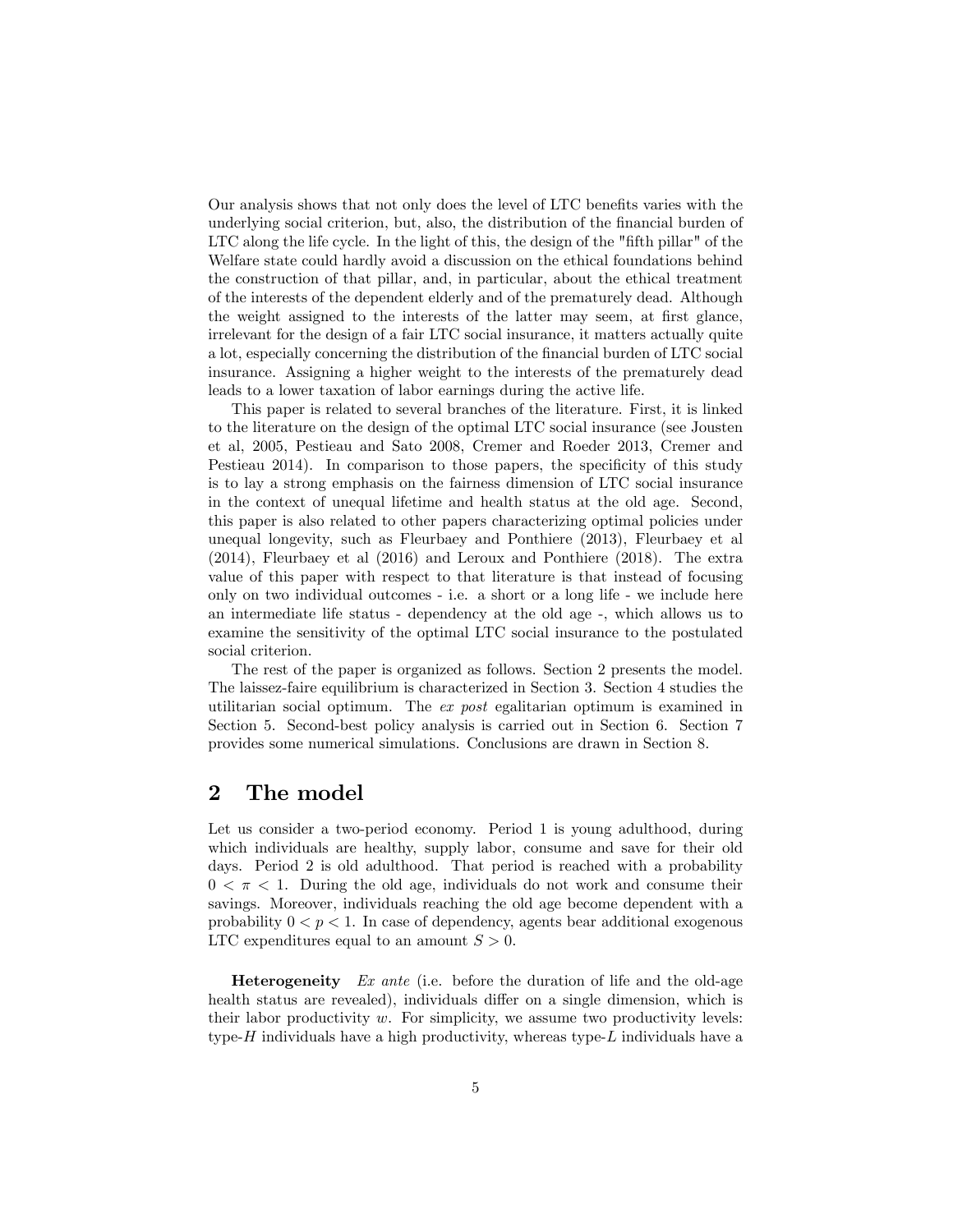low productivity, i.e.  $w_H > w_L$ . Individuals of type  $i \in \{L, H\}$  are in proportion  $n_i$ , with  $n_H + n_L = 1$ .

Following the literature on the health/income gradient, we assume that individuals with higher productivity have also a higher probability to reach the old age, that is  $\pi_H > \pi_L$  as well as a lower unconditional probability of old-age dependency,  $\pi_H p_H < \pi_L p_L$ .<sup>5</sup>

Preferences Preferences of individuals are represented by a standard expected utility function. As usual, it is assumed that lifetime welfare is timeadditive, and the utility of being dead is normalized to 0. We also assume that temporal utility is state-dependent, in the sense that the transformation of resources into welfare is not the same when the individual is healthy and when he is dependent. Expected lifetime utility for an individual of type  $i \in \{L, H\}$  is:

$$
EU_i = u(c_i) + \pi_i(1 - p_i)u(d_i) + \pi_i p_i v(b_i)
$$
 (1)

where  $c_i$  is consumption at young age,  $d_i$  is old-age consumption in case of a healthy old age, while  $b_i$  denotes old-age consumption in case of old-age dependency (excluding LTC expenditure S). Hence  $b_i$  accounts for the net resources left for consumption in case of dependency, and  $z_i = b_i + S$  for the gross resources (including LTC expenditure) needed in case of dependency.

Regarding the disutility of working at the young age, it is assumed, for simplicity, that working a duration  $\ell_i$  creates a disutility, measured in consumption units, equal to  $e(\ell_i)$  with  $e(0) = 0$ ,  $e'(\ell_i) > 0$  and  $e''(\ell_i) > 0$ .

As usual, it is assumed that  $u'(\cdot) > 0$ ,  $u''(\cdot) < 0$ , and that there exists a critical consumption level  $\bar{c} > 0$  that makes a person indifferent between, on the one hand, a healthy life with consumption  $\bar{c}$ , and, on the other hand, death (i.e.  $u(\bar{c}) = 0$ ). That assumption is standard in the literature on life and death (see Becker et al 2005): assuming, on the contrary, that such a critical consumption level did not exist would amount to assume either that being alive (even with a zero consumption) is always better for individuals than being dead, or, alternatively, that being alive (even with a high consumption) is always worse for individuals than being dead, which are implausible assumptions.

Regarding individual utility under old-age dependency, it is assumed that  $v'(\cdot) > 0, v''(\cdot) < 0$ , and that there exists a critical consumption level  $\tilde{c} > 0$ such that  $v(\tilde{c}) = 0$ . That critical level of consumption in case of dependency has the same justification as in the case of a healthy old-age. Without such a critical consumption level, being dead would always be either worse or better than being alive and dependent, which would be quite implausible.

Whereas the state-dependent temporal utility functions  $u(\cdot)$  and  $v(\cdot)$  share some properties - both are increasing, concave, with a negative intercept -, these differ nonetheless on two important aspects (see Figure 1).

<sup>5</sup>Data are obtained from SHARE (waves 2, 4 and 6). See Lefebvre et al. (2018). Note also that the above inequalities imply that  $p_H < p_L$ .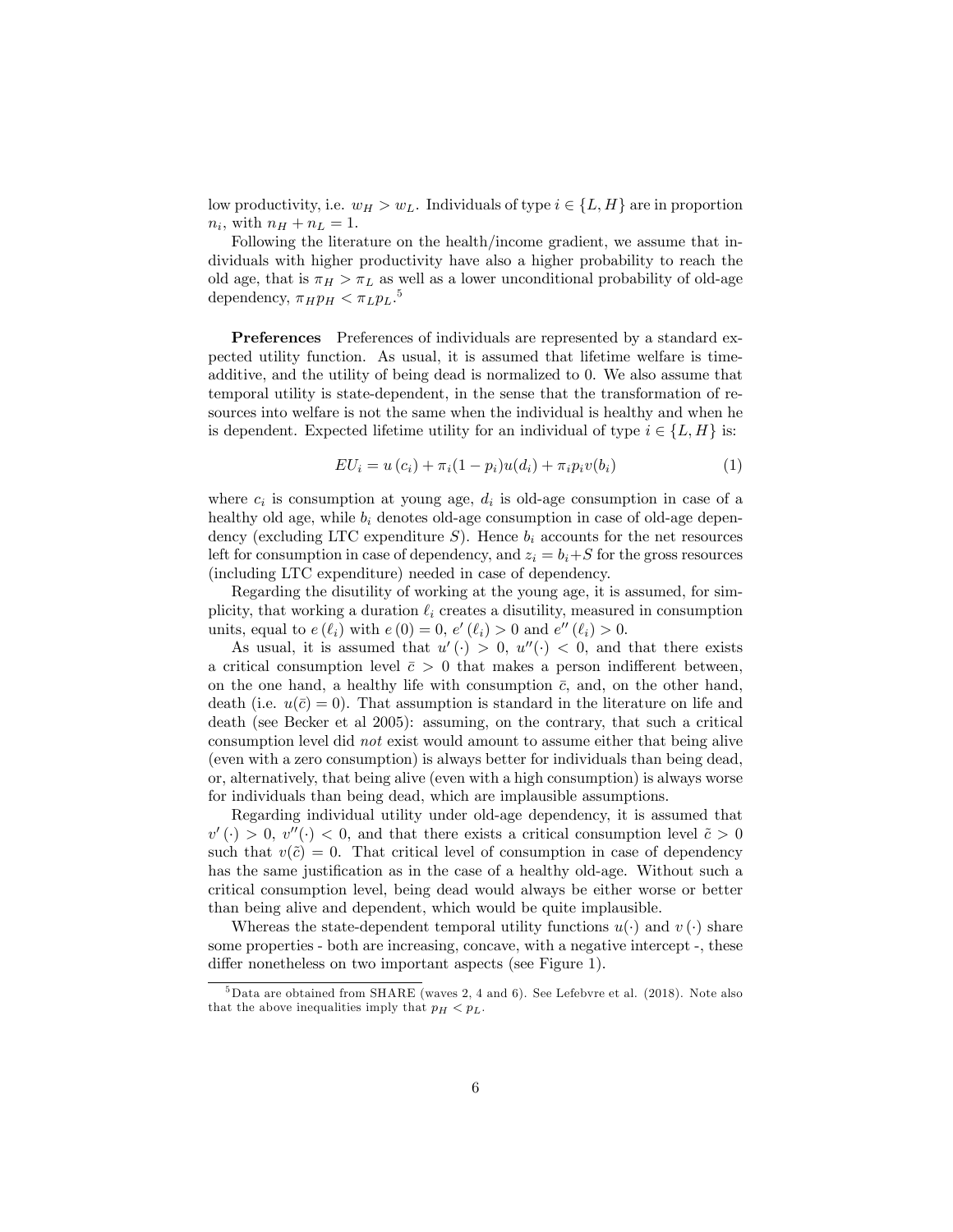First, being dependent causes a utility loss with respect to being healthy, so that, for a given level of consumption, being dependent brings less welfare:

$$
u(d_i) > v(d_i) \ \forall d_i \tag{2}
$$

This inequality implies that the two critical consumption levels satisfy  $\tilde{c} > \bar{c}$ .

Second, as shown by Finkelstein et al (2013), being dependent reduces the marginal utility of consumption in comparison with being autonomous:

$$
u'(d_i) > v'(d_i) \quad \forall d_i \tag{3}
$$

This is consistent with the LTC insurance puzzle, i.e. the stylized fact that a small fraction of population purchases private LTC insurance (see the Introduction).<sup>6</sup>



Figure 1: State-dependent utility functions  $u(\cdot)$  and  $v(\cdot)$ .

Without additional assumptions, one could not exclude, in theory, that, in a poor economy (i.e. with a low labor productivity), individuals may prefer being

 ${}^{6}$ It should be stressed that this assumption involves a simplification of reality. In real life, there are many consumption goods and services, and one cannot exclude that the marginal utility of consumption of some goods or services may be higher under dependency than under autonomy. However, our model is a one-good economy, and, in that simplified context, assuming that dependency reduces the marginal utility of consumption is a plausible proxy.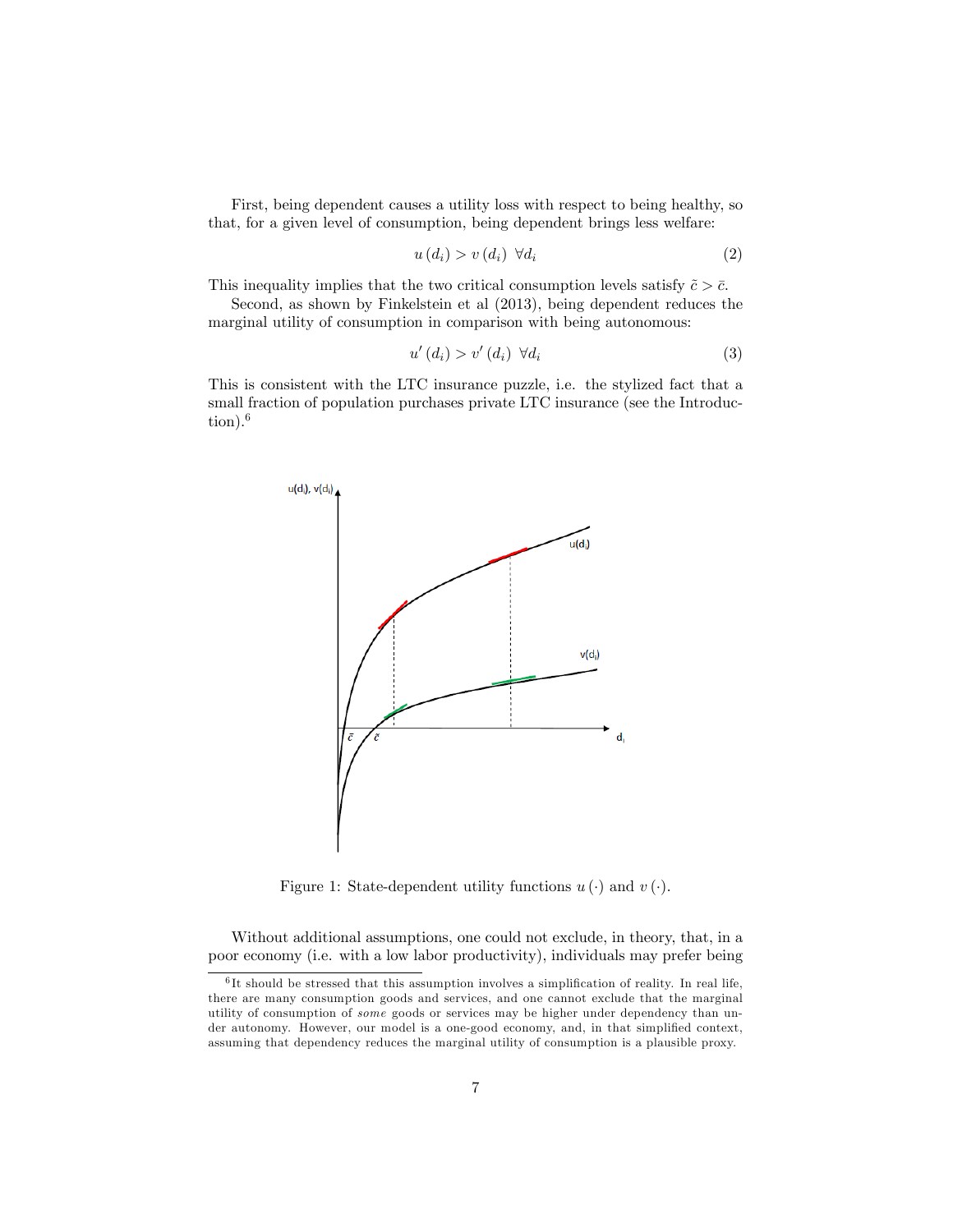dead to being old and dependent (i.e. case where  $b_i < \tilde{c}$ ), or, also, may prefer being dead to being old and healthy (i.e. case where  $d_i < \bar{c}$ ). Indeed, if the economy is so poor that consumption levels are extremely low and lie at the left of the x axis on Figure 1, such results could emerge.

Given that we focus on the design of optimal LTC social insurance in advanced economies, we will, throughout this paper, exclude those extreme cases, and assume that the economy is productive enough, so that there are always enough resources so as to guarantee that old-age consumption is above the critical levels  $\tilde{c}$  and  $\bar{c}$ , which implies that individuals are better off alive than dead. Concretely, we assume, in the rest of the paper, that the productivity level  $w<sub>L</sub>$  is large enough that, both at the laissez-faire equilibrium and at the first-best and second-best optimum, consumption levels of low-productivity (and therefore of high-productivity) individuals, are always above the thresholds,  $\bar{c}$  and  $\tilde{c}$ .

## 3 The laissez-faire equilibrium

Let us first characterize the equilibrium in the absence of governmental intervention. For that purpose, we assume that there exists a perfect annuity market, which yields actuarially fair returns on savings. Assuming that the interest rate is zero, the return on savings for an individual of type  $i$  in case of survival to the old age is thus  $1/\pi_i$ . It is also assumed that agents have access to an actuarially fair private LTC insurance market (yielding a return  $1/\pi_i p_i$ ).

Individuals choose labor  $\ell_i$ , savings  $s_i$  and private LTC insurance  $a_i$  in order to maximize their expected lifetime welfare subject to their budget constraint:

$$
\max_{\ell_i, s_i, a_i} u(w_i \ell_i - e(\ell_i) - s_i - a_i) + \pi_i (1 - p_i) u\left(\frac{s_i}{\pi_i}\right) + \pi_i p_i v\left(\frac{s_i}{\pi_i} + \frac{a_i}{\pi_i p_i} - S\right)
$$

Focusing on an interior equilibrium, first-order conditions (FOCs) are:

$$
w_i = e'(\ell_i) \tag{4}
$$

$$
u'(c_i) = (1 - p_i)u'(d_i) + p_i v'(b_i)
$$
\n(5)

$$
u'(c_i) = v'(b_i) \tag{6}
$$

The first FOC characterizes the optimal labor supply as the one equalizing, at the margin, the wage and the marginal disutility of labor. Note that, since  $w_H > w_L$ , we have here, given the convexity of  $e(.)$ , that  $\ell_H > \ell_L$ , that is, that more productive individuals work more than less productive individuals.<sup>7</sup>

The second FOC characterizes the optimal level of savings, whereas the last FOC characterizes the optimal level of private LTC insurance. The optimal level of LTC insurance equalizes, at the margin, the utility loss from consumption reduction at the young age (due to premiums paid) and the utility gain from increased consumption at the old age in case of dependency.

 $^{7}$ In other words, our structure on preferences implies that the substitution effect dominates the income effect.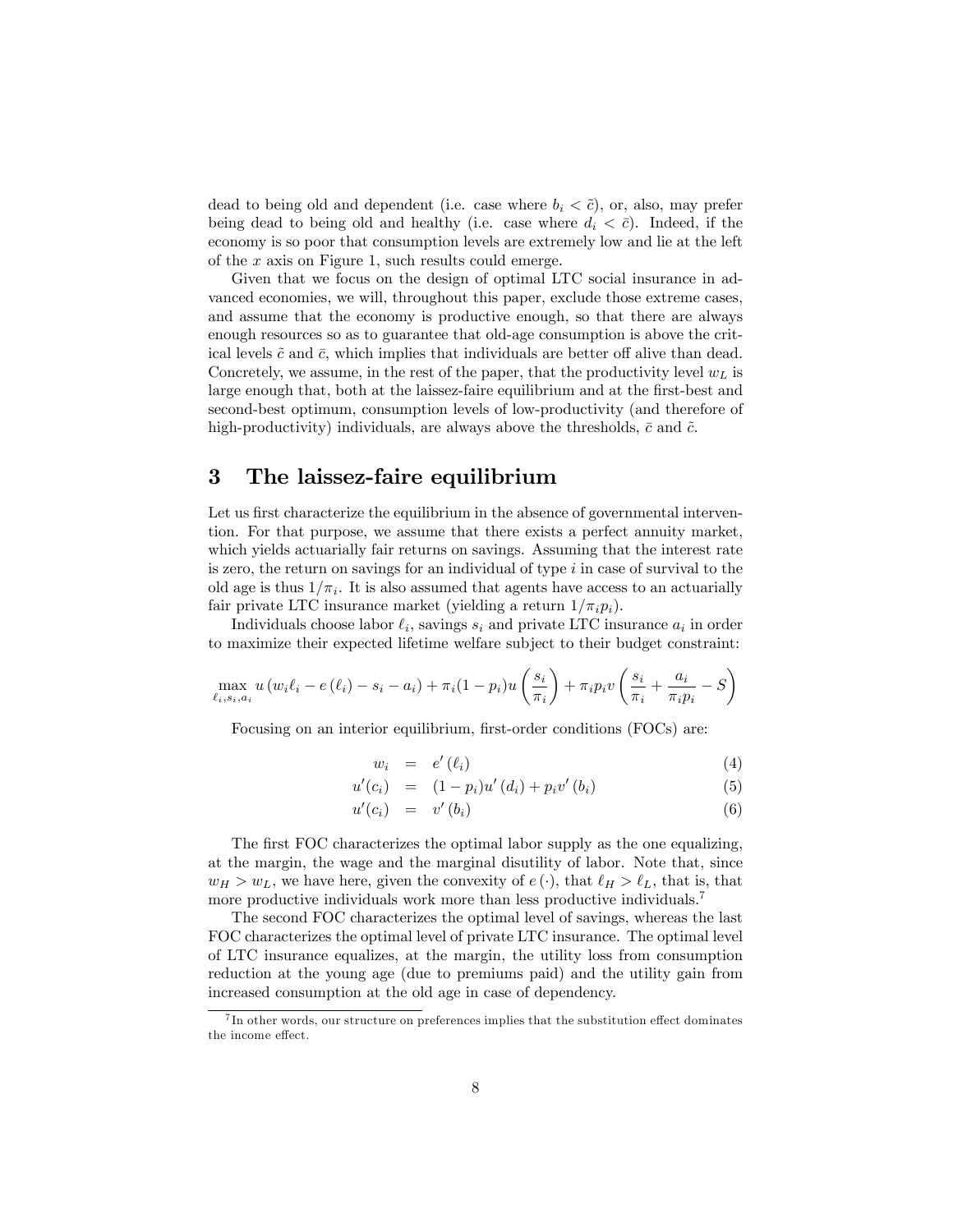Note that substituting the last FOC in the second one yields:

$$
u'(c_i) = u'(d_i) = v'(b_i)
$$

which implies, given the properties of  $u(\cdot)$  and  $v(\cdot)$ , that  $c_i = d_i > b_i \forall i$ . These inequalities imply that  $a_i/(\pi_i p_i) < S$  in equilibrium. Even though marginal utility under dependency is smaller than under autonomy, agents invest in a private annuity so as to partially cover for additional LTC expenditures  $S^8$ .

Let us now study well-being inequalities prevailing at the laissez-faire equilibrium. For that purpose, we will, following Fleurbaey (2010), pay a particular attention not to inequalities in well-being ex ante, i.e. in terms of expected lifetime well-being, but, on the contrary, to inequalities in well-being  $ex$  post, i.e. in terms of realized lifetime well-being.

In a seminal paper on the social evaluation of risky situations, Fleurbaey (2010) argued that, from a normative perspective, one should give priority to the comparison of ex post well-being levels over the comparison of ex ante wellbeing levels. Fleurbaeyís argument goes as follows. He distinguishes between, on the one hand, uninformed preferences (i.e. preferences before the state of the world is revealed), and, on the other hand, informed preferences (i.e. preferences after the state of the world is revealed). According to Fleurbaey, normative evaluation should give priority to informed preferences over uninformed preferences, since informed preferences are defined on what is really achieved by individuals. Hence, from that perspective, the social evaluation of situations should focus on the distribution of ex post well-being levels.

Fleurbaeyís argument is most relevant for our framework. In our economy, individuals have well-defined preferences on lotteries of life, which drive their choices at the laissez-faire when they do not know what kind of life they will have. However, at the end of the day, i.e. ex post, all individuals will turn out to be either short-lived or long-lived and either dependent or autonomous at the old age. These are the outcomes that are achieved by all individuals, and the social evaluation of individual situations should concentrate on those outcomes, and on how individuals value these.<sup>9</sup> The social evaluation of situations should thus give priority to informed preferences, and concentrate on the distribution of ex post well-being levels.

Focusing on informed preferences leads us to compare not expected lifetime well-being across individuals, but *realized* lifetime well-being. In our framework, there are, ex post, not 2, but 6 types of agents, depending on the realized duration of life (short life or long life) and the realized health status at the old

<sup>&</sup>lt;sup>8</sup>In the special case where  $S = 0$ , we would have to constrain  $a_i = 0$  and  $d_i = b_i \forall i$  as in such a case,  $d_i > b_i$  would lead to  $a_i < 0$ , which is not possible.

<sup>&</sup>lt;sup>9</sup>In some sense, adopting an *ex post* perspective amounts to consider that life expectancy or healthy life expectancy are not relevant pieces of information for social evaluation: only realized longevity and realized health status matter.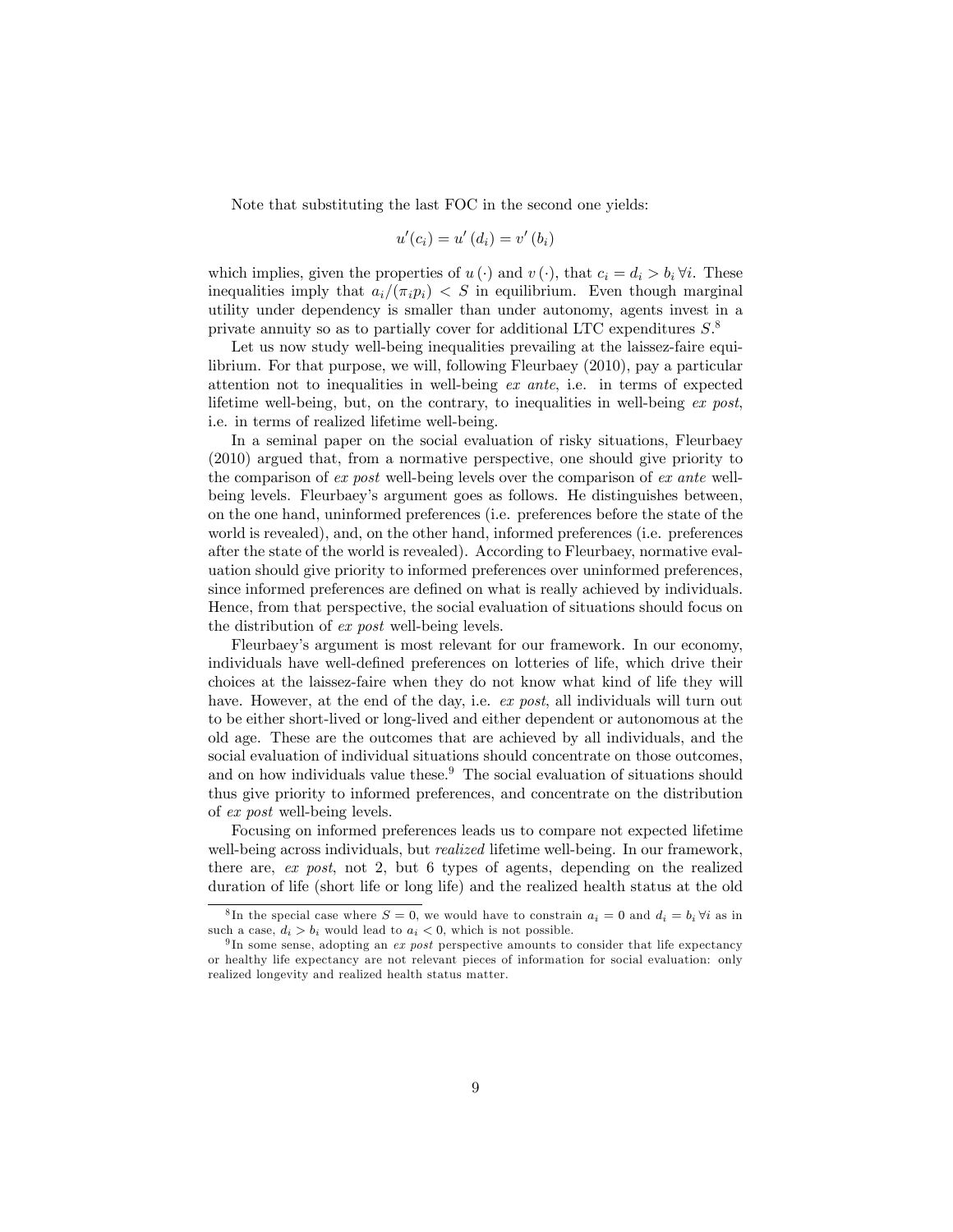age (autonomous or dependent). The realized lifetime well-being levels are:

$$
U^{H,SL} = u(c_H)
$$
  
\n
$$
U^{H,LL,D} = u(c_H) + v(b_H)
$$
  
\n
$$
U^{H,LL,A} = u(c_H) + u(d_H)
$$
  
\n
$$
U^{L,SL} = u(c_L)
$$
  
\n
$$
U^{L,LL,D} = u(c_L) + v(b_L)
$$
  
\n
$$
U^{L,LL,A} = u(c_L) + u(d_L)
$$

where  $\{A, D\}$  stand for being autonomous  $(A)$  or dependent  $(D)$ , and  $\{SL, LL\}$ stand for being short-lived  $(SL)$  or long-lived  $(LL)$ .

Under the assumptions made in Section 2, consumption levels  $d_i$  and  $b_i$ satisfy  $d_i > \bar{c}$  and  $b_i > \tilde{c}$ , so that the long-lived who is healthy at the old age is,  $ex$  post, better off than the short-lived of the same type. Moreover, the longlived who is dependent is also,  $ex$  post, better off than the short-lived of the same type. We have thus the following inequalities in terms of realized lifetime well-being:

$$
U^{H,SL} < U^{H,LL,D} < U^{H,LL,A} \text{ and } U^{L,SL} < U^{L,LL,D} < U^{L,LL,A}.
$$

Concerning the impact of productivity differentials on realized lifetime wellbeing, one cannot, without additional assumptions, rank the realized well-being levels of individuals of types  $H$  and  $L$ . Indeed, in our economy, being highly productive does not only, through a higher hourly wage, extend consumption possibilities ceteris paribus, but it is also associated with a higher survival probability, which decreases the return of savings under perfect annuities, and, hence, reduces consumption possibilities *ceteris paribus*.<sup>10</sup> In the light of those opposite forces, a sufficient condition for having the intuitive case where type- $H$  individuals are, *ceteris paribus*, better off  $ex$  *post* than type- $L$  individuals, is that the gap in survival probabilities  $\pi_H$  and  $\pi_L$  is relatively small in comparison with the gap in  $w_H$  and  $w_L$ .<sup>11</sup> In that case, we have:

$$
U^{H,SL} > U^{L,SL}, U^{H,LL,D} > U^{L,LL,D}
$$
 and  $U^{H,LL,A} > U^{L,LL,A}$ 

that is, more productive individuals are,  $ex$  post, better off than low productivity individuals with the same longevity and old-age health status.

Note that assuming that the gap in survival probabilities is sufficiently small in comparison with the wage gap is not a strong assumption. However, that assumption is necessary to avoid counterintuitive cases where low productivity

 $10$ Note, however that a higher productivity is associated with a lower old-age unconditional dependency probability, which increases the return of private LTC insurance and thus consumption possibilities.

<sup>&</sup>lt;sup>11</sup> Clearly, in the extreme case where  $\pi_L$  is much lower than  $\pi_H$ , and close to zero, the second effect may dominate the first one, and one cannot exclude that  $U^{H,i} < U^{L,i}$ , against intuition. Indeed in that case the few individuals of type  $L$  who are long-lived are like lottery winners, and obtain very high consumption levels, much higher than those of type  $H$  individuals.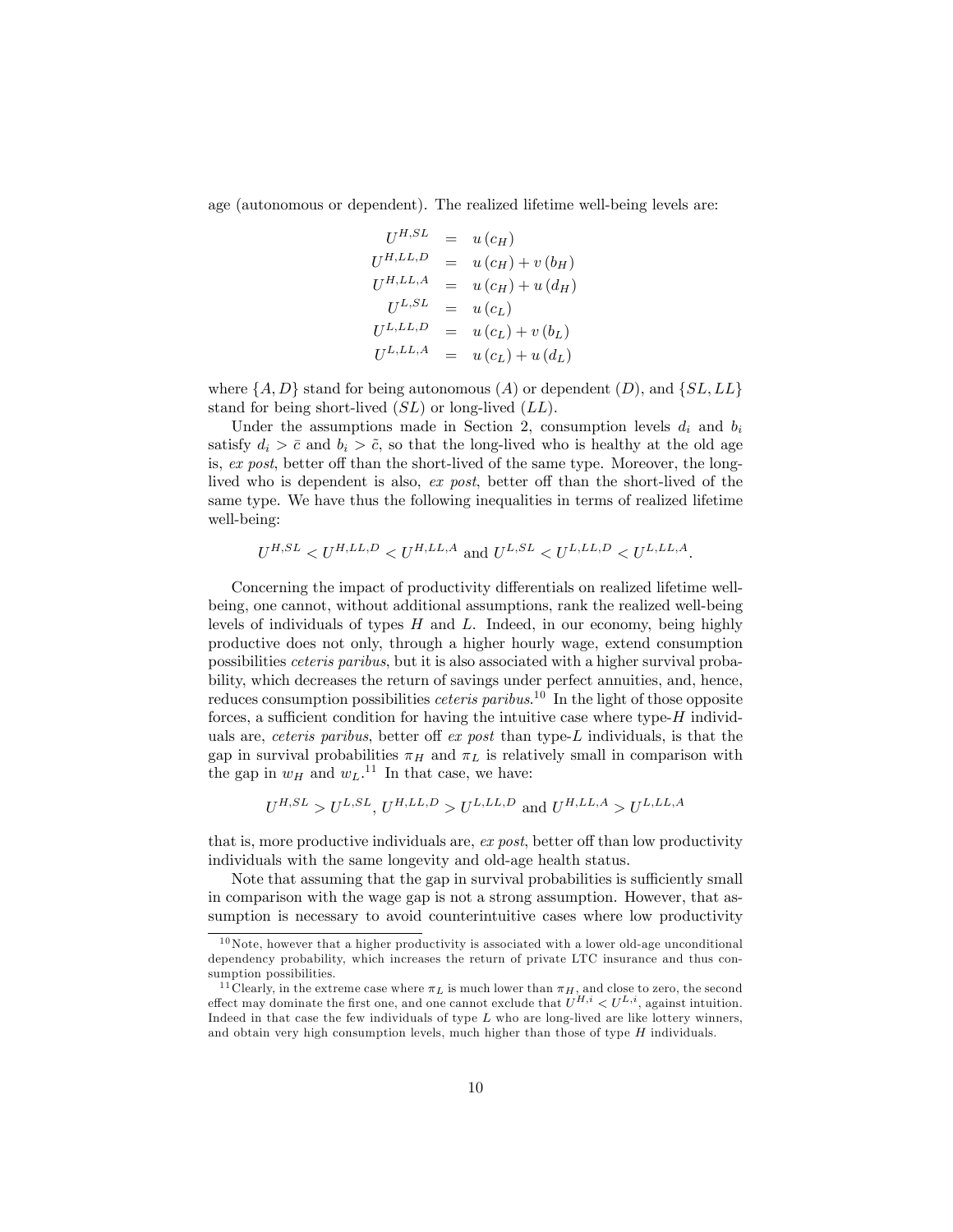individuals could turn out to be better of  $ex$  post than high productivity individuals with the same longevity and old-age health status. Proposition 1 summarizes our results.

Proposition 1 At the laissez-faire equilibrium,

- Consumption is constant in the Örst two ages of life if the agent is autonomous, but falls in the old age if he becomes dependent.
- Individuals of type H work more than individuals of type L.
- The healthy long-lived is, ex post, better off than the unhealthy long-lived and the short-lived of the same type  $i \in \{L, H\}.$
- The unhealthy long-lived is, ex post, better off than the short-lived of the same type  $i \in \{L, H\}.$
- $\bullet$  If the gap in survival probabilities is sufficiently small in comparison with the wage gap, individuals of type H are, for a given longevity and health status, better off ex post in comparison with individuals of type  $L$ .

#### **Proof.** See above. ■

Proposition 1 states that the laissez-faire equilibrium involves, ex post, sizeable well-being inequalities across individuals, depending not only on their productivity type, but, also, on their realized longevity, and on whether these are, in case of survival to the old age, either healthy or dependent. Those inequalities in well-being are arbitrary, and hardly justifiable from an ethical perspective. In our model, being highly productive does not depend on past education investment or effort, but is purely exogenous. Moreover, being able to survive to the old age is also something purely exogenous in our economy. In a similar way, falling into dependency at the old age is, here again, a pure circumstance for individuals.

Those well-being inequalities being hardly justifiable from an ethical perspective, there is a strong support for policies aimed at correcting those inequalities. This is the major intuition supporting the construction of a social insurance system. However, as we will show, the particular form of the optimal social insurance is not insensitive to the underlying ethical foundations. To show this, the next two sections consider, as a preliminary step towards the design of optimal social insurance, the characterization of the social optimum under two distinct social criteria: on the one hand, the utilitarian criterion (Section 4), and, on the other hand, the ex post egalitarian criterion (Section 5).

## 4 The utilitarian optimum

When studying the optimal public policy, the normative benchmark in public economics is, in general, the utilitarian criterion, which consists in summing the (expected) well-being of all individuals in the population. In order to characterize the utilitarian social optimum in our economy, let us consider a benevolent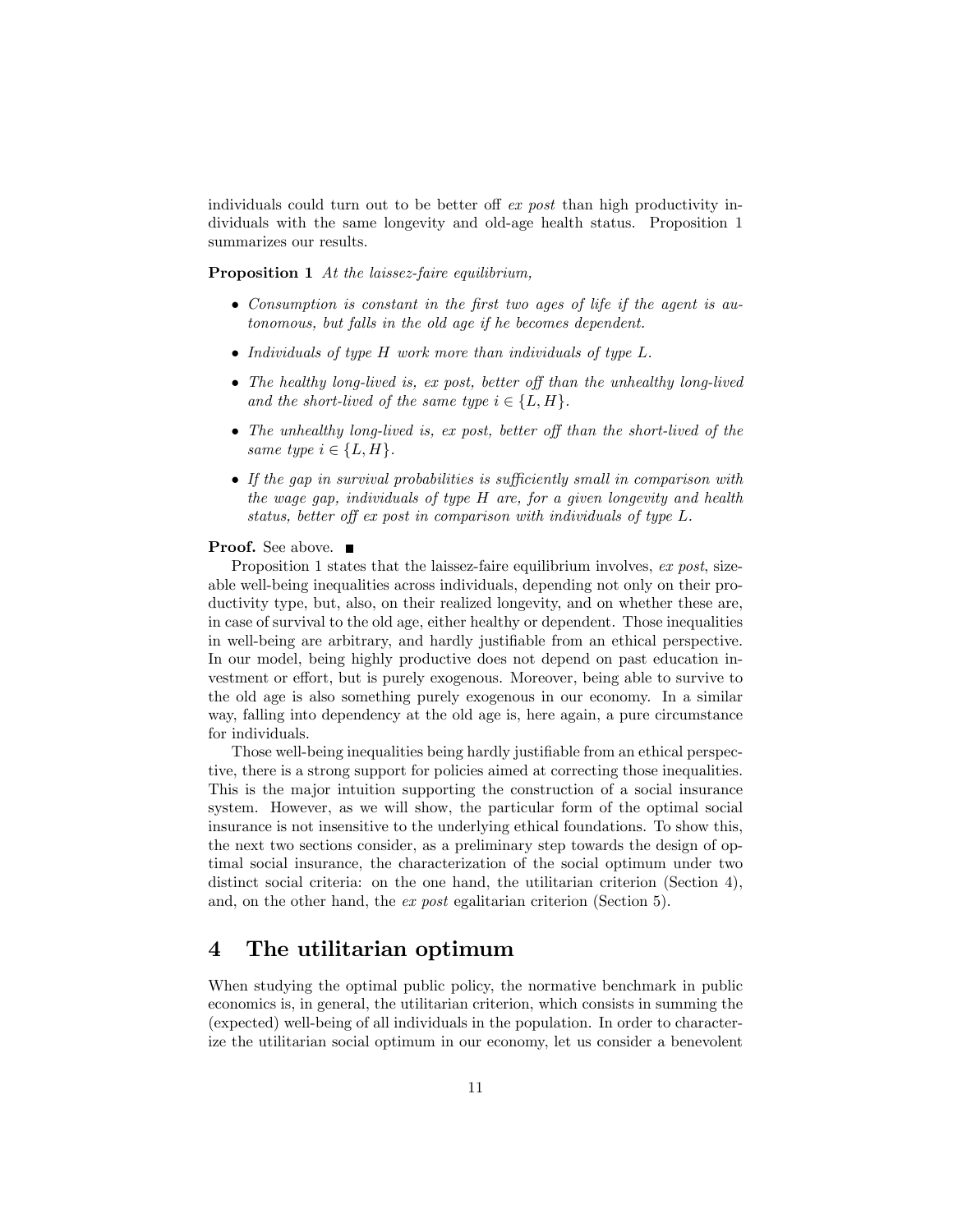social planner who chooses consumptions and labor times for types- $H$  and  $-L$ individuals so as to maximize the sum of individual expected lifetime utilities.<sup>12</sup> The problem of the utilitarian social planner can be written as:

$$
\max_{\ell_i, x_i, d_i, b_i} \qquad \sum n_i [u(c_i) + \pi_i (1 - p_i) u(d_i) + \pi_i p_i v(b_i)]
$$
\n
$$
\text{s.t.} \qquad \sum n_i \ell_i w_i = \sum n_i (x_i + \pi_i (1 - p_i) d_i + \pi_i p_i (b_i + S))
$$

where  $c_i = x_i - e(\ell_i)$  and  $x_i$  is the goods component of consumption. That problem can be rewritten by means of the following Lagrangian:

$$
\max_{\ell_i, x_i, d_i, b_i} \qquad \sum n_i \left[ u(c_i) + \pi_i (1 - p_i) u(d_i) + \pi_i p_i v(b_i) \right] \\
 + \mu \left[ \sum n_i \ell_i w_i - \sum n_i (x_i + \pi_i (1 - p_i) d_i + \pi_i p_i (b_i + S)) \right]
$$

where  $\mu$  is the Lagrange multiplier associated with the resource constraint.

Focusing on an interior optimum, the FOCs yield:

$$
e'(\ell_i) = w_i \tag{7}
$$

$$
u'(c_i) = u'(d_i) = v'(b_i) = \mu \tag{8}
$$

The first FOC states a standard result: under utilitarianism, more productive individuals should work more than less productive individuals:

$$
\ell^u_H > \ell^u_L.
$$

The second expression states that resources should be allocated in such a way as to equalize, at the margin, the utility gain from the different uses of those resources, in terms of consumption at the young age and the old age. That condition has several corollaries.

A first corollary is that individuals of types  $H$  and  $L$  are treated equally, in terms of consumption, at the utilitarian optimum:

$$
c_H = c_L = c^u, d_H = d_L = d^u, b_H = b_L = b^u.
$$

Another, less intuitive, corollary is that the dependent elderly enjoy less consumption (equivalently, once LTC expenditure are paid, they are left with fewer resources) than the healthy elderly. Indeed, since  $u'(d_i) > v'(d_i)$  for a given  $d_i$ , the equality  $u'(d_i) = v'(b_i)$  can only be achieved provided:

$$
c^u = d^u > b^u.
$$

That result is counterintuitive. Dependent elderly persons are less lucky than healthy elderly persons, since the former enjoys, ceteris paribus (i.e. for a given

 $12$ Note that, due to the additivity of individual preferences across time and states of nature, this problem is formally similar to the choice of consumptions and labor times that maximize the average ex post lifetime well-being in the population.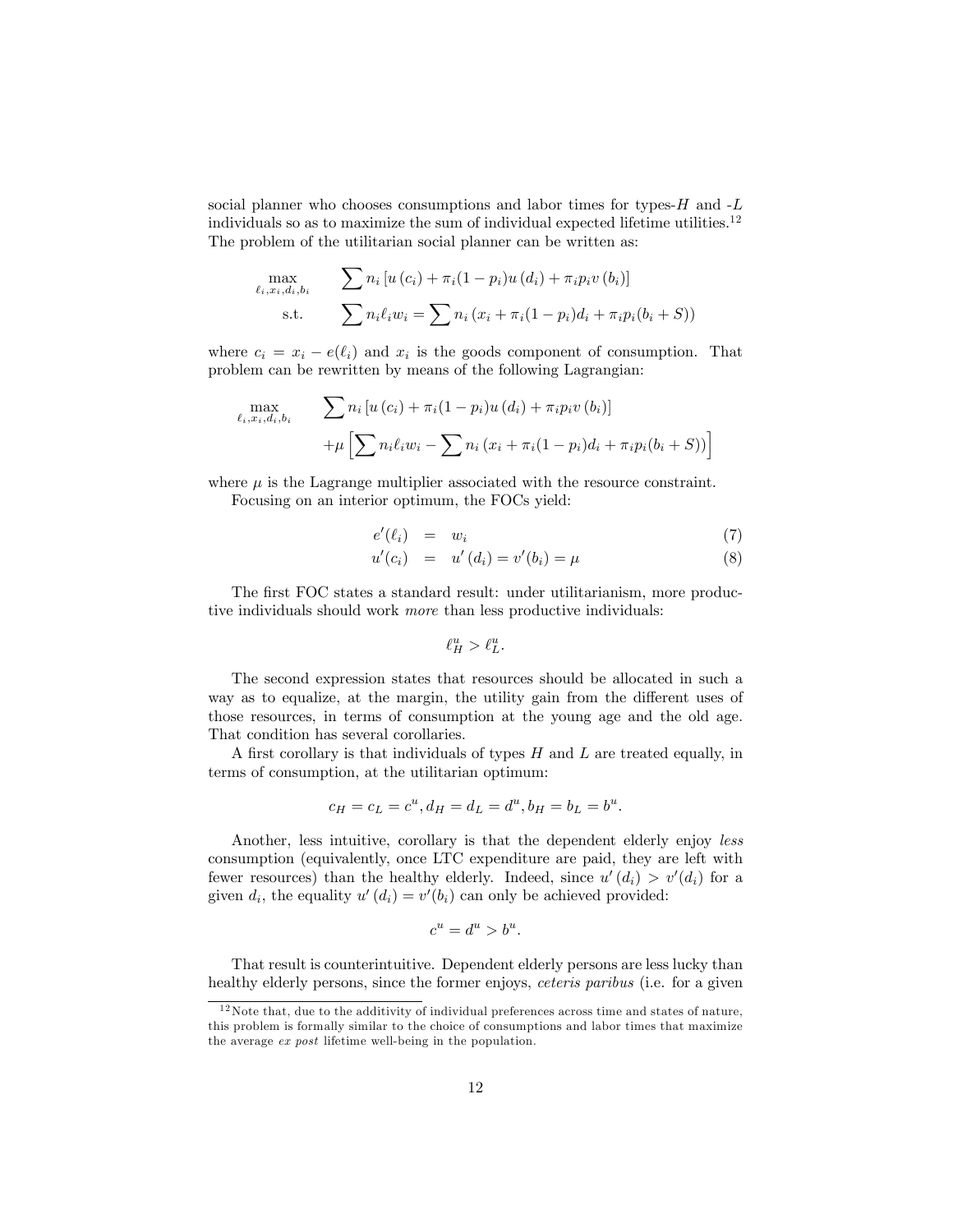amount of consumption), less well-being than the latter. Therefore it is not clear to see why one should penalize the dependent elderly further, and reduce their consumption below the one of the healthy elderly. The reason why this counterintuitive result arises is that the utilitarian criterion sums up individual utilities that take quite different forms (because of state-dependent preferences, based on the health status), such as the utility of the healthy elderly (given by  $u(\cdot)$  and the utility of the dependent elderly (given by  $v(\cdot)$ ), and favours those who are more able to transform, at the margin, resources into well-being, i.e. the healthy elderly. The lower capacity of the dependent elderly to convert resources into well-being explains why they are penalized by the utilitarian planner.

Regarding well-being comparisons, it should be stressed that utilitarianism, by equalizing consumptions for individuals of types  $H$  and  $L$ , abolishes ex post well-being inequalities between individuals who differ in productivity, but enjoy the same longevity and old-age health status. We thus have:

$$
U^{H,SL} = U^{L,SL}, U^{H,LL,D} = U^{L,LL,D}
$$
 and  $U^{H,LL,A} = U^{L,LL,A}$ 

unlike what prevailed at the laissez-faire equilibrium.

Note, however, that utilitarianism does not make well-being inequalities due to unequal longevity or old-age health status vanish. Indeed, under the assumptions that  $c, d > \bar{c}$  and  $b > \tilde{c}$  (see Section 2), short-lived individuals are, at the utilitarian optimum, necessarily worse off than long-lived individuals (either in dependency or healthy). Moreover, the dependent elderly are, at the utilitarian optimum, also worse off than the healthy elderly. Hence  $ex\ post$  lifetime well-being levels satisfy, at the utilitarian optimum:

$$
U^{H,SL} = U^{L,SL} < U^{H,LL, D} = U^{L,LL, D} < U^{H,LL, A} = U^{L,LL, A}.
$$

The following proposition summarizes our results.

Proposition 2 At the utilitarian optimum,

- Consumption is constant in the Örst two ages of life if the agent is autonomous, but falls in the old age if he becomes dependent.
- For a given longevity/health status, individuals of type H are, ex post, as well off as individuals of type  $L$ .
- The healthy long-lived is, ex post, better off than the unhealthy long-lived and the short-lived of the same type  $i \in \{L, H\}.$
- The unhealthy long-lived is, ex post, better off than the short-lived of the same type  $i \in \{L, H\}.$

#### **Proof.** See above. ■

In comparison with the laissez-faire, the utilitarian optimum neutralizes one source of ex post well-being inequalities: inequalities in labor productivity across individuals. But labor productivity was only one source of inequalities, and two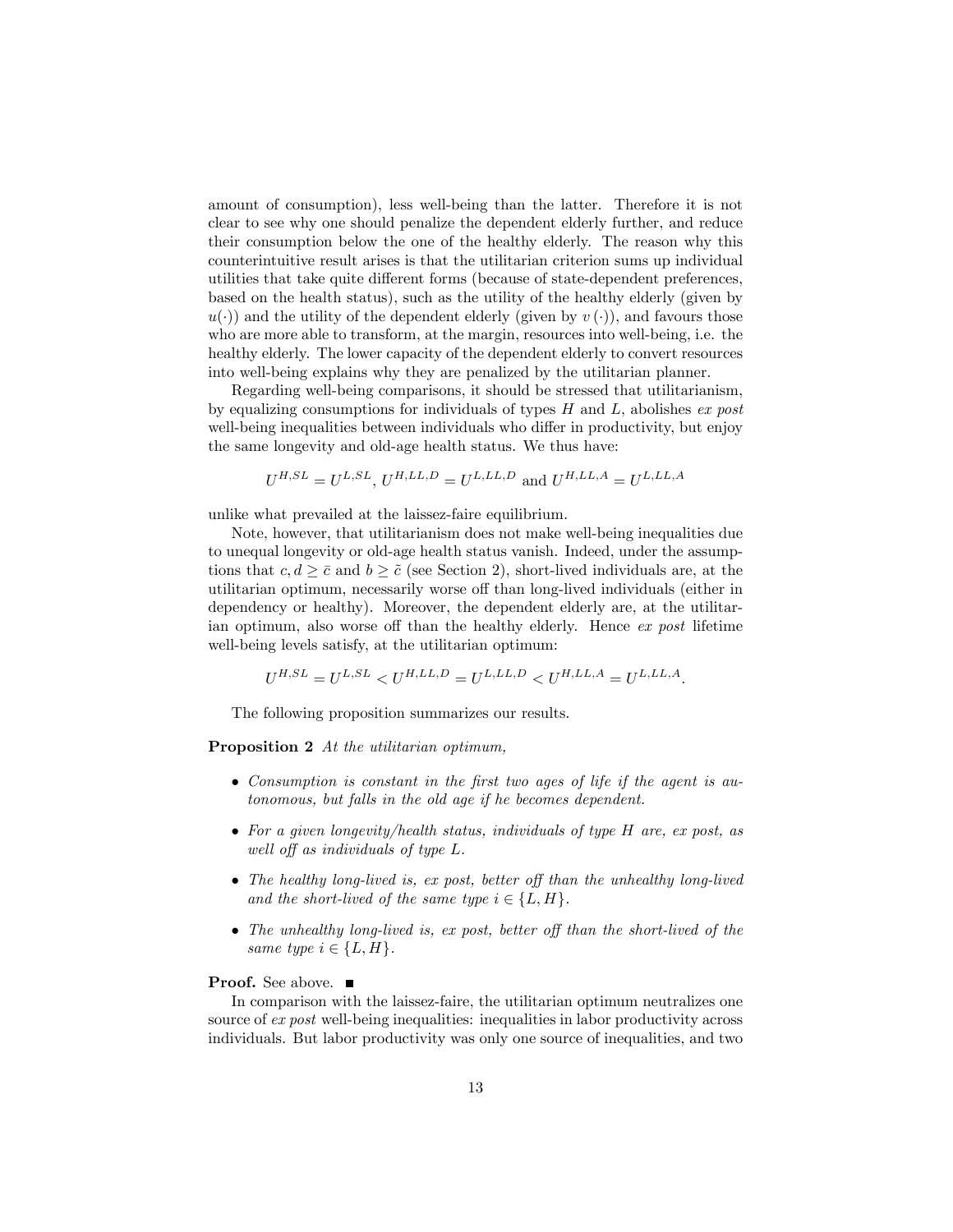alternative sources of ex post well-being inequalities remain: on the one hand, the duration of life, and, on the other hand, the health status at the old age. Being long-lived or short-lived, or, alternatively, being healthy or dependent at the old age, these are, in our model, pure circumstances, dictated by Nature. Utilitarianism does not correct for those inequalities. At the utilitarian optimum, it remains that, like at the laissez-faire, short-lived individuals are worse-off than long-lived individuals. Moreover, it remains also that, like at the laissez-faire, dependent elderly individuals are, at the utilitarian optimum, worse off than healthy elderly individuals.<sup>13</sup>

## 5 The ex post egalitarian optimum

As shown in the previous section, the utilitarian optimum does not bring equality in  $ex$  post (realized) lifetime well-being, since it remains that, at the utilitarian optimum, the short-lived is worse-off than the long-lived, and the dependent elderly is worse off than the healthy one.

From an ethical perspective, those inequalities in ex post lifetime well-being due to unequal lifetime or old-age health status are hardly justifiable, since these are largely due to circumstances. For instance, the genetic background was shown to account for between  $1/4$  and  $1/3$  of longevity inequalities within a cohort (see Christensen et al 2006). Moreover, the probability to fall into dependency at the old age is also related to genetic background (see Farrer et al 1997). Given that the individual genetic background is a pure circumstance, individuals can hardly be regarded as responsible for inequalities in the length of life or in the old-age health status. Hence, from a normative perspective, the Principle of Compensation applies and so, well-being inequalities due to circumstances should be abolished by governments (see Fleurbaey and Maniquet 2004, Fleurbaey, 2008). This makes a lot of sense in our context, where individuals could hardly be regarded as responsible for their lifetime or for their health status at the old age.<sup>14</sup>

In the light of the Principle of Compensation, there is some ethical support for providing compensation to individuals who are disadvantaged either because of a short life, or because of a bad health status at the old age. As shown above, the utilitarian criterion cannot do justice to the idea of compensating individuals

<sup>&</sup>lt;sup>13</sup> This result is driven by the fact that dependent individuals have, in our model, a lower capacity to convert resources into well-being. If one made, alternatively, the assumption that the dependent elderly enjoys a higher marginal utility of consumption (i.e.  $v'(.) > u'(.)$ ), we would find that, at the utilitarian optimum,  $b > d$ , so that  $u(d) \geqslant v(b)$  and  $U^{LL}, D \geqslant U^{LL}, A$ . But such assumption goes against the empirical evidence of Finkelstein et al (2013).

<sup>&</sup>lt;sup>14</sup>Alternatively, if individuals were regarded as responsible for their situation, then the principle of Liberal Reward would apply (see Fleurbaey and Maniquet 2004, Fleurbaey 2008). That principle states that, when inequalities are due to efforts, governments should leave those inequalities unaffected. In many real-world situations, efforts and circumstances interact, which makes the principle of Compensation incompatible with the principle of Liberal Reward, so that an ethical dilemma arises. This section examines the corollaries of adopting the principle of Compensation for the design of LTC social insurance, leaving aside any responsibility issues.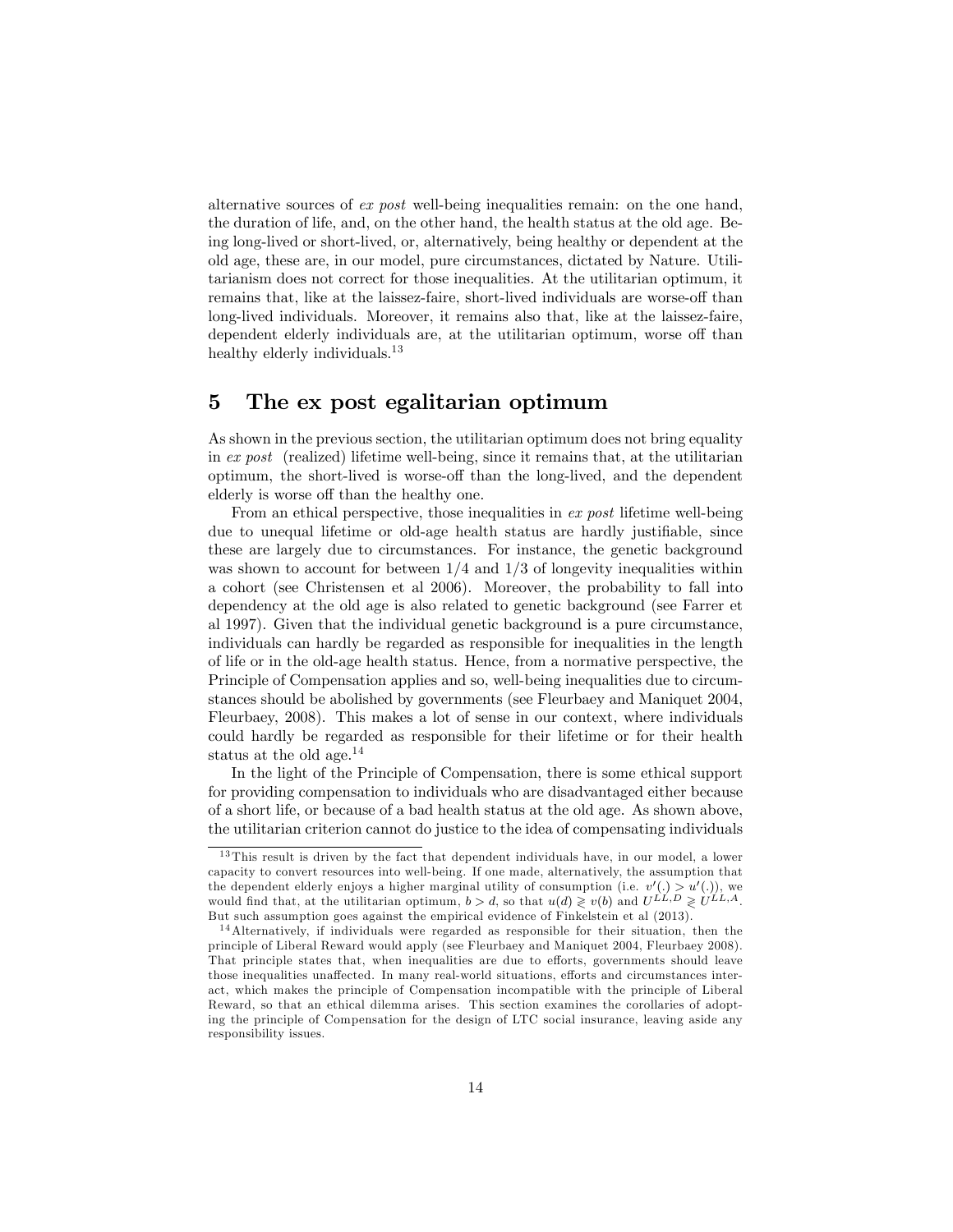for those damages. This motivates considering an alternative social criterion.

As proposed by Fleurbaey et al (2014) in the context of unequal lifetimes, the ex post egalitarian criterion does justice to the idea of compensating individuals for inequalities due to circumstances. Actually, the ex post egalitarian criterion gives priority to the worst off, whose situation is defined in realized terms, that is, ex post (i.e. once the state of nature has been revealed). The objective is thus to choose an allocation of resources that maximizes the minimum level of realized lifetime well-being in the population. The problem of the ex post egalitarian social planner can be written as:

$$
\max_{\ell_i, x_i, d_i, b_i} \qquad \min \left\{ \begin{array}{l} u(c_L), u(c_H), u(c_L) + v(b_L), u(c_H) + v(b_H), \\ u(c_L) + u(d_L), u(c_H) + u(d_H) \end{array} \right\}
$$
\ns.t. 
$$
\sum n_i \ell_i w_i = \sum n_i (x_i + \pi_i (1 - p_i) d_i + \pi_i p_i(b_i + S))
$$

The objective function is not differentiable. However, it is possible to rewrite that problem as the maximization of the well-being of the short-lived of type L subject to the resource constraint of the economy and subject to several egalitarian constraints:

$$
\max_{\ell_i, x_i, d_i, b_i} \qquad u(x_L - e(\ell_L))
$$
\n
$$
\text{s.t.} \qquad \sum n_i \ell_i w_i = \sum n_i (x_i + \pi_i (1 - p_i) d_i + \pi_i p_i (b_i + S))
$$
\n
$$
\text{s.t.} \qquad u(c_L) = u(c_H)
$$
\n
$$
\text{s.t.} \qquad u(c_i) + u(d_i) = u(c_i) \,\forall i
$$
\n
$$
\text{s.t.} \qquad u(c_i) + v(b_i) = u(c_i) \,\forall i
$$

The first egalitarian constraint states that individuals of type  $H$  who are short-lived should be exactly as well off as individuals of type  $L$  who are shortlived. The second egalitarian constraint states that, for a given type  $i = H, L$ , individuals who are healthy at the old age should be exactly as well off as individuals who are short-lived. The third egalitarian constraint states that, for a given type  $i = H, L$ , individuals who are dependent at the old age should be exactly as well off as individuals who are short-lived.

Focusing on an interior optimum, we obtain:

$$
e'(\ell_i) = w_i \implies \ell_H > \ell_L
$$
  
\n
$$
c_L = x_L - e(\ell_L) = c_H = x_H - e(\ell_L) \implies x_H > x_L
$$
  
\n
$$
d_L = d_H = \bar{c}
$$
  
\n
$$
b_L = b_H = \tilde{c} > \bar{c}
$$

where the third and fourth lines are obtained by setting  $u(d_i) = 0$   $\forall i$  and  $v(b_i) = 0 \forall i$ , so as to leave no inequality between short-lived and long-lived individuals. Like at the utilitarian optimum, it is also the case that highly productive individuals work more than less productive individuals. Moreover, like at the utilitarian optimum, consumptions are, for each age of life and each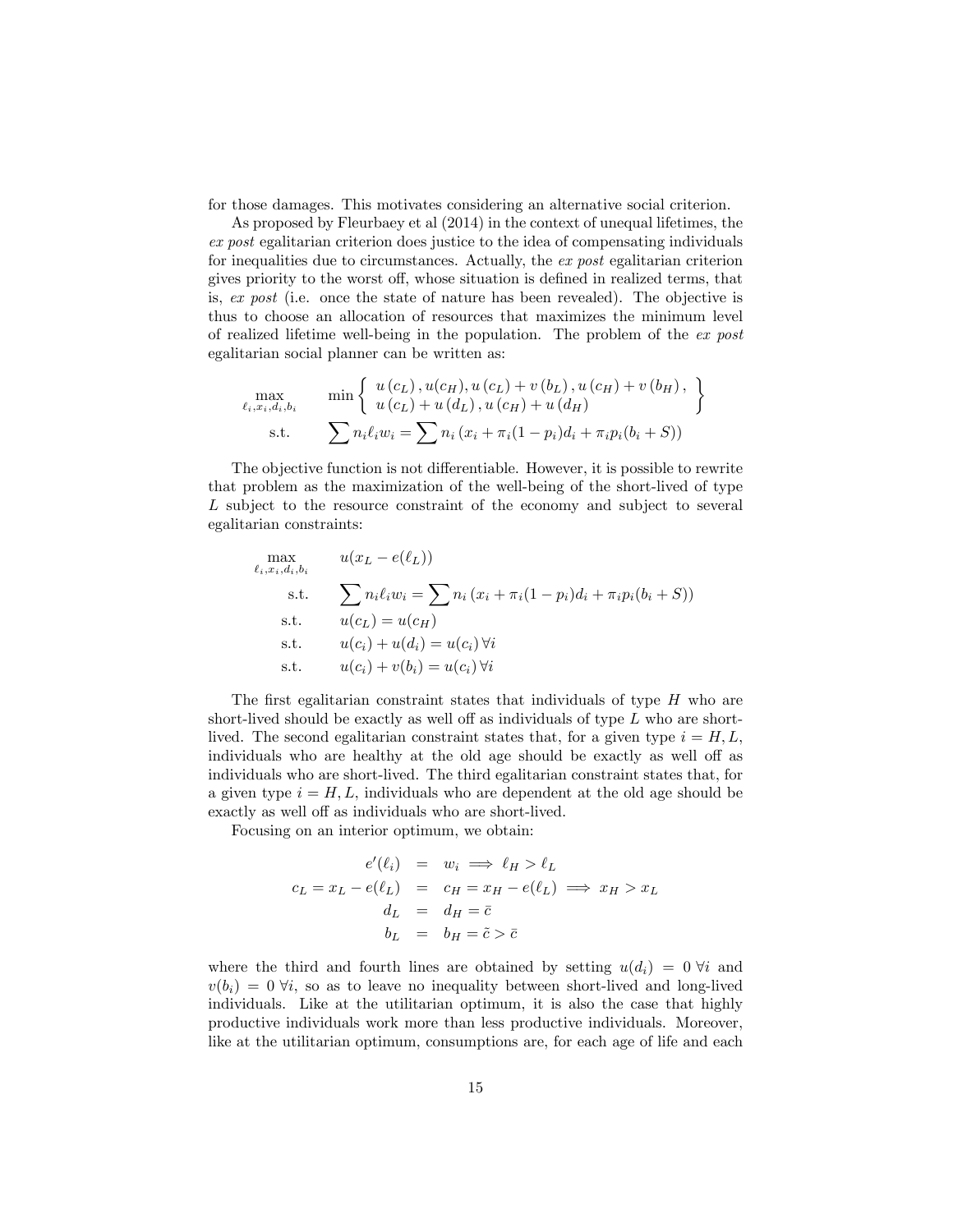health status, equalized across types H and L:  $c_L = c_H = c^e$ ,  $d_L = d_H = d^e = \overline{c}$ and  $b_L = b_H = b^e = \tilde{c}$ .

However, a first, important, difference is that, unlike at the utilitarian optimum, consumptions at the young age and at the healthy old age are not equal. Actually, individuals who reach the old age and are healthy should here have a consumption equal to  $\bar{c}$ , i.e. the critical consumption level that makes a healthy person indifferent between life with that consumption and death. Under the assumptions made in Section 2, this "neutral" consumption level is smaller than consumption at the young age. The underlying intuition is that reducing old-age consumption allows to free resources, which are transferred to the young age. Transferring resources to the young age contributes to reducing the well-being of the surviving old, but allows also to increase the realized lifetime well-being of the unlucky young individuals who turn out to be short-lived, and, thus, who do not enjoy the old age. This rationale explains why the ex post egalitarian optimum involves a consumption profile *decreasing* with age.<sup>15</sup>

Moreover, another important difference with respect to the utilitarian optimum is that the *ex post* egalitarian optimum involves a higher consumption for the dependent elderly than for the healthy elderly, that is, we have  $b^e = \tilde{c} > d^e = \bar{c}$ . The underlying intuition goes as follows. From the egalitarian constraint, we have  $u(d^e) = v(b^e) = 0$ . Hence, given that, for a given d,  $u(d) > v(d)$ , the equalization of lifetime well-being across all agents implies that the dependent elderly should receive more resources than the healthy elderly, that is  $b^e > d^e$ . This result is different from what prevails under utilitarianism. Under the utilitarian criterion, dependent individuals receive fewer resources than the healthy elderly, because of a lower capacity to convert resources into well-being. On the contrary, from an  $ex$  post egalitarian perspective, having a lower capacity to convert resources into well-being justifies to receive, as a compensation, not less, but more resources. Regarding the comparison with young age consumption, it remains the case that old-age consumption in case of dependency is below young age consumption  $(c^e > b^e = \tilde{c})$ , so that, even in case of dependency, the consumption profile remains decreasing with the age.

In the light of the previous results, it appears that the consumption profile, which is here designed in such a way as to maximize the realized well-being of the worst-off, also equalizes  $ex$  post lifetime well-being levels across all individuals:

$$
U^{H,SL} = U^{L,SL} = U^{H,LL,D} = U^{L,LL,D} = U^{H,LL,A} = U^{L,LL,A}.
$$

The ex post egalitarian optimum allows to neutralize completely inequalities due to Nature, whatever these are caused by unequal productivity, lifetimes or health status at the old age. Proposition 3 summarizes our results.

Proposition 3 At the ex post egalitarian optimum,

 Consumption is higher at the young age than at the old age (independently of the health status).

 $15$ On this result, see also Fleurbaey et al  $(2014)$ .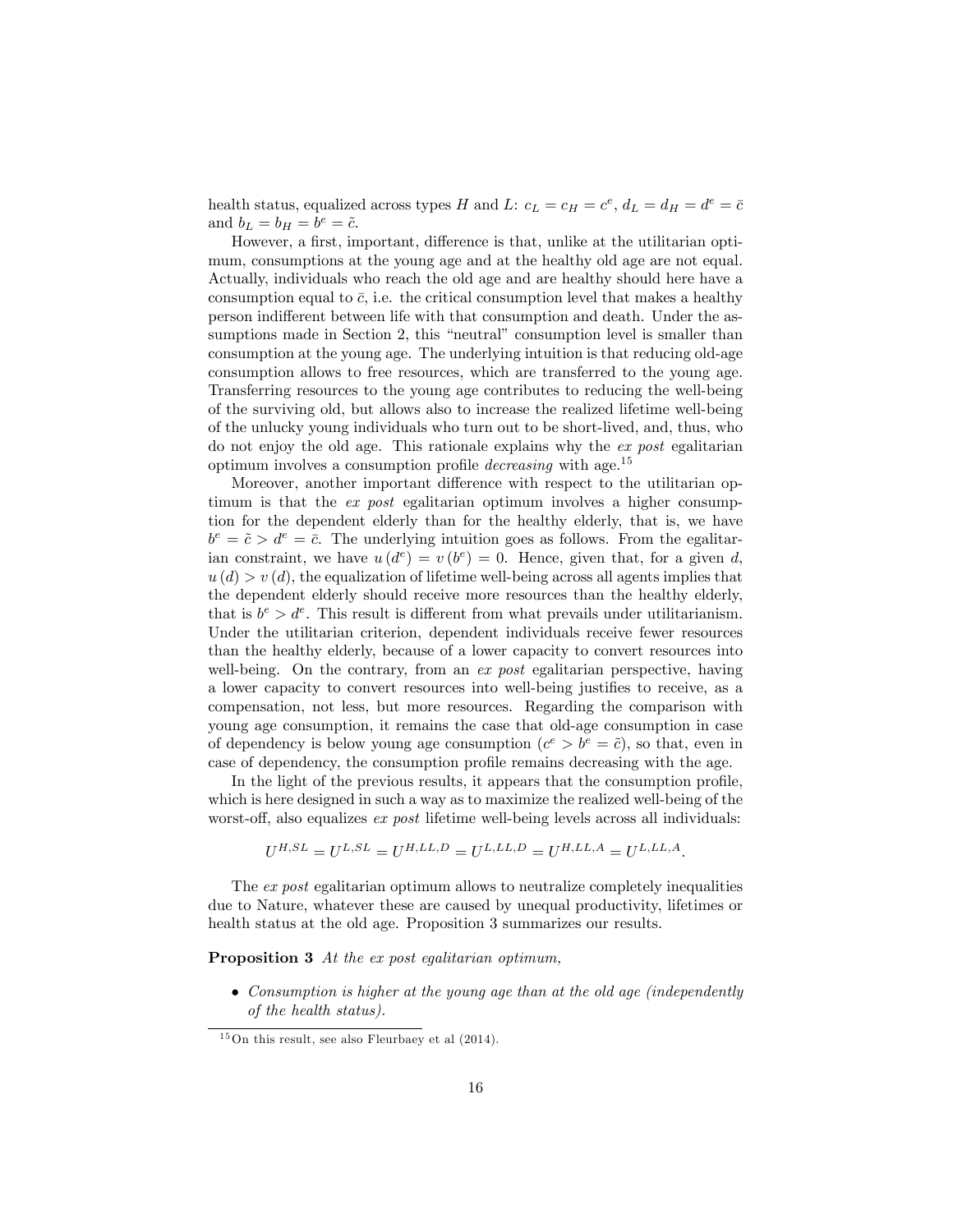- Old-age consumption is higher for dependent individuals than for healthy individuals.
- For a given longevity/health status, individuals of type H are, ex post, as well off as individuals of type  $L$ .
- The healthy long-lived is, ex post, as well off as the unhealthy long-lived, and as well off as the short-lived.

#### **Proof.** See above. ■

The ex post egalitarian optimum involves a perfect equalization of realized lifetime well-being across all individuals, whatever these are long-lived or shortlived, and healthy or dependent in case of survival to the old age. This equalization of lifetime well-being across all types is achieved by designing a particular lifetime consumption profile, which is decreasing with the age, but less decreasing for those individuals who turn out to become dependent at the old age (since old-age consumption is larger under dependency than under good health).

Achieving such a perfect equalization of lifetime well-being ex post may seem surprising at first glance, since,  $ex$  ante, the social planner does not know who will reach the old age or not, and who will fall into dependency at the old age or will remain healthy. However, lifetime well-being is nonetheless equalized for all, by constructing a consumption profile that neutralizes the impact of longevity or health inequalities on well-being inequalities. Even if, ex ante, it is not possible to know who will be in each situation ex post, the fact that all individuals are subject to that consumption profile will necessarily lead to equalize lifetime wellbeing for all ex post. Thus, there is here perfect compensation of individuals for either premature death or for falling into dependency at the old age, in the sense that there is no welfare loss associated with these events.

At this stage, it is important to underline that this full equalization of lifetime well-being for all has a cost. Actually, for the healthy long-lived of a given type, lifetime well-being is higher at the laissez-faire equilibrium than at the  $ex$  post egalitarian optimum. From the perspective of a lucky healthy long-lived, a more smooth consumption profile is necessarily better. However, if one takes the position of the worst-off individual once the state of nature has been revealed, the ex post egalitarian optimum clearly provides the best allocation possible (while satisfying the egalitarian constraints).

#### 6 Second-best analysis

Up to now, we considered a government who could have access to all possible policy instruments and had complete information on individualsí types: productivity and probability of dependency and survival. In that case, only differentiated lump-sum transfers at each period were needed to decentralize the utilitarian and the ex post egalitarian social optima.

Such a system of differentiated lump sum transfers being hardly available in real-world economies, this section considers a more realistic second-best setting,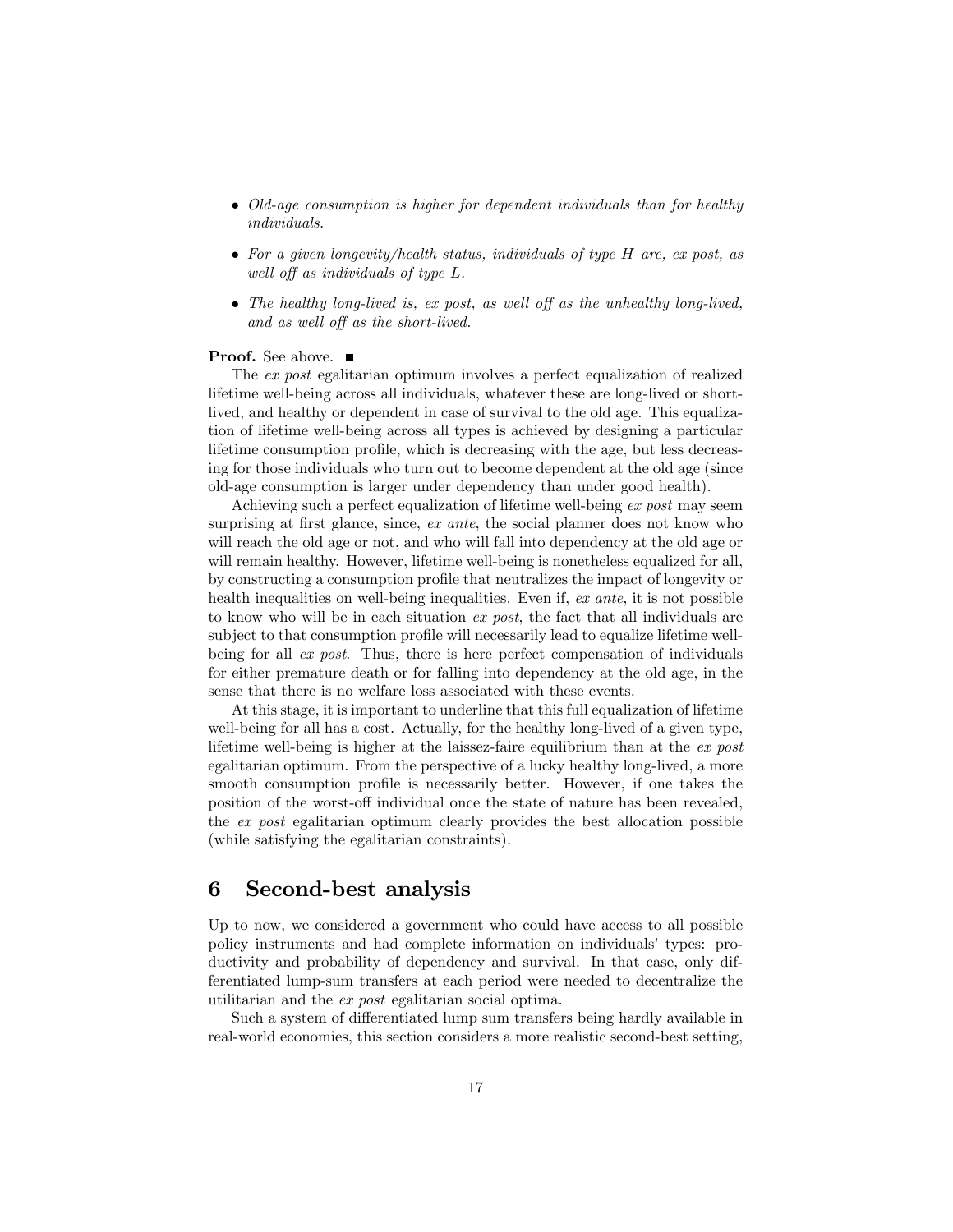where the government can only set uniform policy instruments. We consider here four instruments: a flat tax on earnings  $\tau$ , a flat tax on aggregate saving (i.e. private annuities and private LTC insurance)  $\sigma$ , a flat pension benefit  $\psi$ and a flat LTC benefit g. Taken together, those policy instruments  $\{\tau, \sigma, \psi, g\}$ can be regarded as a reduced form - a 4-dimensional - social insurance system.

As before, there exist a perfect annuity market and a perfect LTC insurance market. From the individual's problem, we obtain that optimal saving, LTC insurance and working time are given by, respectively,  $s_i^* = s(\psi, g, \tau, \sigma; w_i)$ ,  $a_i^* = a(\psi, g, \tau, \sigma; w_i)$  and  $\ell_i^*(\tau; w_i)$ , and are determined by the FOCs:

$$
-u'(c_i)(1+\sigma) + (1-p_i)u'(d_i) + p_i v'(b_i) = 0 \qquad (9)
$$

$$
-u'(c_i)(1+\sigma) + v'(b_i) = 0 \tag{10}
$$

$$
u'(c_i)[w_i(1-\tau) - e'(\ell_i)] = 0 \tag{11}
$$

with  $c_i = w_i \ell_i^* (1 - \tau) - (1 + \sigma)(s_i^* + a_i^*) - e(\ell_i^*), d_i = s_i^* / \pi + \psi$  and  $b_i =$  $s_i^*/\pi_i + a_i^*/\pi_i p_i + \psi + g - S$ . Combining these conditions, we obtain that marginal utilities of consumption across time and health states must be equalized:

$$
u'(c_i)(1+\sigma) = u'(d_i) = v'(b_i).
$$

#### 6.1 The utilitarian problem

The social planner chooses policy instruments  $\tau$ ,  $\sigma \psi$  and g in order to maximize the following Lagrangian:

$$
\max_{\tau,\sigma,\psi,g} \mathcal{L} = \sum n_i \left[ \begin{array}{c} u(\ell_i^* w_i (1-\tau) - (a_i^* + s_i^*) (1+\sigma) - e(\ell_i^*)) + \pi_i (1-p_i) u\left(\frac{s_i^*}{\pi_i} + \psi\right) \\ + \pi_i p_i v\left(\frac{s_i^*}{\pi_i} + \frac{a_i^*}{\pi_i p_i} + \psi + g - S\right) \\ + \mu \left[ \tau w_i \ell_i^* + \sigma(a_i^* + s_i^*) - \pi_i \psi - \pi_i p_i g \right] \end{array} \right]
$$

where  $\mu$  is the Lagrange multiplier associated with the government's budget constraint and  $s_i^* = s(\psi, g, \tau, \sigma; w_i), a_i^* = a(\psi, g, \tau, \sigma; w_i)$  and  $\ell_i^* = \ell(\tau; w_i)$  are given by  $(9)$ ,  $(10)$  and  $(11)$ .

Note that interior solutions for  $s_i^*$  and  $a_i^*$  will only be observed for low levels of public benefits,  $\psi$  and  $g$ . In the following, we assume that this is effectively the case.<sup>16</sup> Using the Envelop Theorem for  $s_i^*$   $a_i^*$  and  $\ell_i^*$  and replacing  $\sum n_i$  by the expectation operator  $E(\cdot)$ , we obtain the following FOCs:

$$
\frac{\partial \mathcal{L}}{\partial \tau} = -Eu'(c)w\ell + \mu \left[Ew\ell + \tau Ew \frac{\partial \ell}{\partial \tau}\right]
$$
\n
$$
\frac{\partial \mathcal{L}}{\partial \sigma} = -Eu'(c)(s+a) + \mu \left[E(s+a) + \sigma E \frac{\partial (a+s)}{\partial \sigma}\right]
$$
\n
$$
\frac{\partial \mathcal{L}}{\partial \psi} = E\pi u'(d) - \mu \left[\bar{\pi} - \sigma E \frac{\partial (a+s)}{\partial \psi}\right]
$$
\n
$$
\frac{\partial \mathcal{L}}{\partial g} = Ev'(b)\pi p - \mu \left[E\pi p - \sigma E \frac{\partial (a+s)}{\partial g}\right]
$$

<sup>&</sup>lt;sup>16</sup> This is a rather strong assumption particularly for low income households but that allows us to get intuitive results.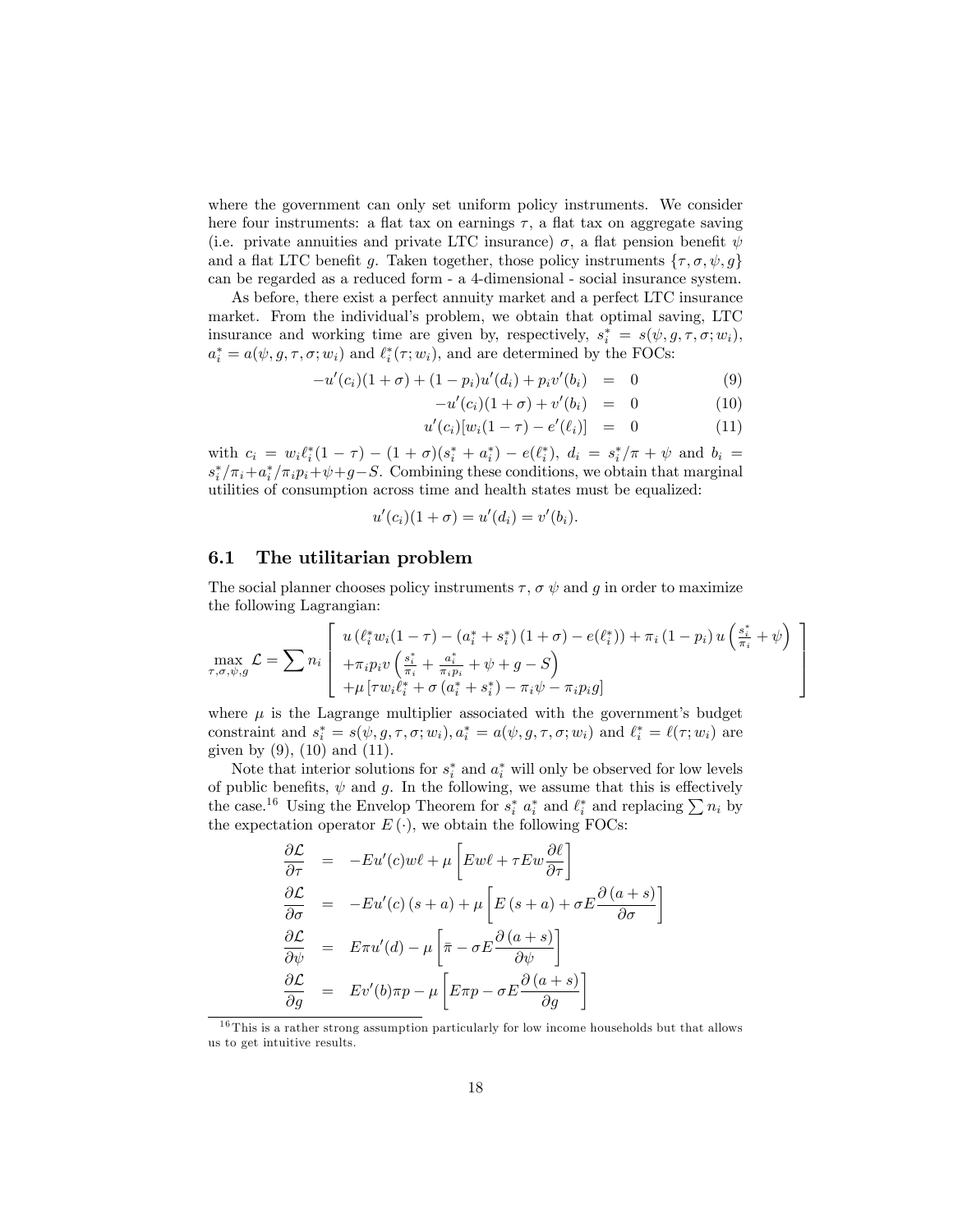Combining the last two FOCs, we can write down the derivative of the Lagrangian with respect to the LTC benefit in compensated terms, that is, we calculate the effect of a marginal change of  $g$  on the Lagrangian when that change is compensated by a variation of  $\psi$  so as to maintain the government's budget balanced.

$$
\frac{\partial \tilde{\mathcal{L}}}{\partial g} = \frac{\partial \mathcal{L}}{\partial g} + \frac{\partial \mathcal{L}}{\partial \psi} \frac{d\psi}{dg} = \qquad E\pi \, cov(u'(d), \pi p) - E\pi p \, cov(u'(d), \pi) \n+ \mu \sigma \left[ E \frac{\partial (a+s)}{\partial g} - \frac{E\pi p}{\pi} E \frac{\partial (a+s)}{\partial \psi} \right]
$$

where  $d\psi/dg = -E\pi p/\bar{\pi}$ . To sign the above expression, we use our stylized facts pertaining to the relations between  $w, \pi p$  and  $\pi$ . They imply that the correlation between  $\pi$  and w is positive, and that the correlation between w and  $\pi p$  is negative, which in turn, imply that  $cov(u'(d), \pi p) > 0$  and  $cov(u'(d), \pi) < 0$ .

Let assume, for simplicity, that  $\sigma = 0$ . In that situation, the above expression would be unambiguously positive. This means that, from a utilitarian perspective, a rise in LTC benefit  $g$  compensated by a fall in the pension allowance  $\psi$  contributes to increasing social welfare. So, if the government had to choose between LTC benefits and pension benefits, for a given level of government resources, it would have interest in giving priority to the financing of LTC benefits over pension benefits. The reason is that LTC benefits are an inferior good (which benefit first low-productivity / high-dependency individuals), whereas pensions are a superior good (which benefit first high-productivity  $/$ high-survival individuals). If  $\sigma$  is not too large, this result is preserved.

In the same way, one can compute the compensated Lagrangian of either  $\psi$ or g compensated by  $\tau$ . The derivative of the compensated Lagrangian with respect to  $\psi$  is written as:

$$
\frac{\partial \tilde{\mathcal{L}}^{\psi}}{\partial \psi} = \frac{\partial \mathcal{L}}{\partial \psi} + \frac{\partial \mathcal{L}}{\partial \tau} \frac{d \tau}{d \psi} = 0
$$

with  $d\tau/d\psi = \bar{\pi} / \left[ Ew\ell + \tau Ew \frac{\partial \ell}{\partial \tau} \right]$ . It yields, after simplifications,

$$
\frac{\partial \tilde{\mathcal{L}}^{\psi}}{\partial \psi} = \frac{1}{\Delta} \left[ \begin{array}{l} -\bar{\pi}cov(u'(c),wl) + cov(u'(d), \pi)Ew\ell + \sigma \bar{\pi}Ew\ell Eu'(c) \\ +\tau Ew\frac{\partial \ell}{\partial \tau} \left[Eu'(d)\pi\right] + \mu \Delta \sigma E\frac{\partial (a+s)}{\partial \psi} \end{array} \right] = 0
$$

where  $\Delta = \left[ E w \ell + \tau E \frac{\partial \ell}{\partial \tau} \right]$ . Isolating  $\tau$ , we obtain the level of  $\tau$  that would give the optimal level of  $\psi$ . It is equal to:

$$
\tau^{\psi} = \frac{cov(u'(d), \pi)Ew\ell - \bar{\pi}cov(u'(c), wt) + \mu \Delta \sigma E \frac{\partial(a+s)}{\partial \psi} + \sigma \bar{\pi} Ew\ell Eu'(c)}{-Ew\frac{\partial \ell}{\partial \tau}[Eu'(d)\pi]}
$$
(12)

As usual in these types of models, the denominator accounts for the efficiency term: increasing taxation increases distortions on labour supply, resulting in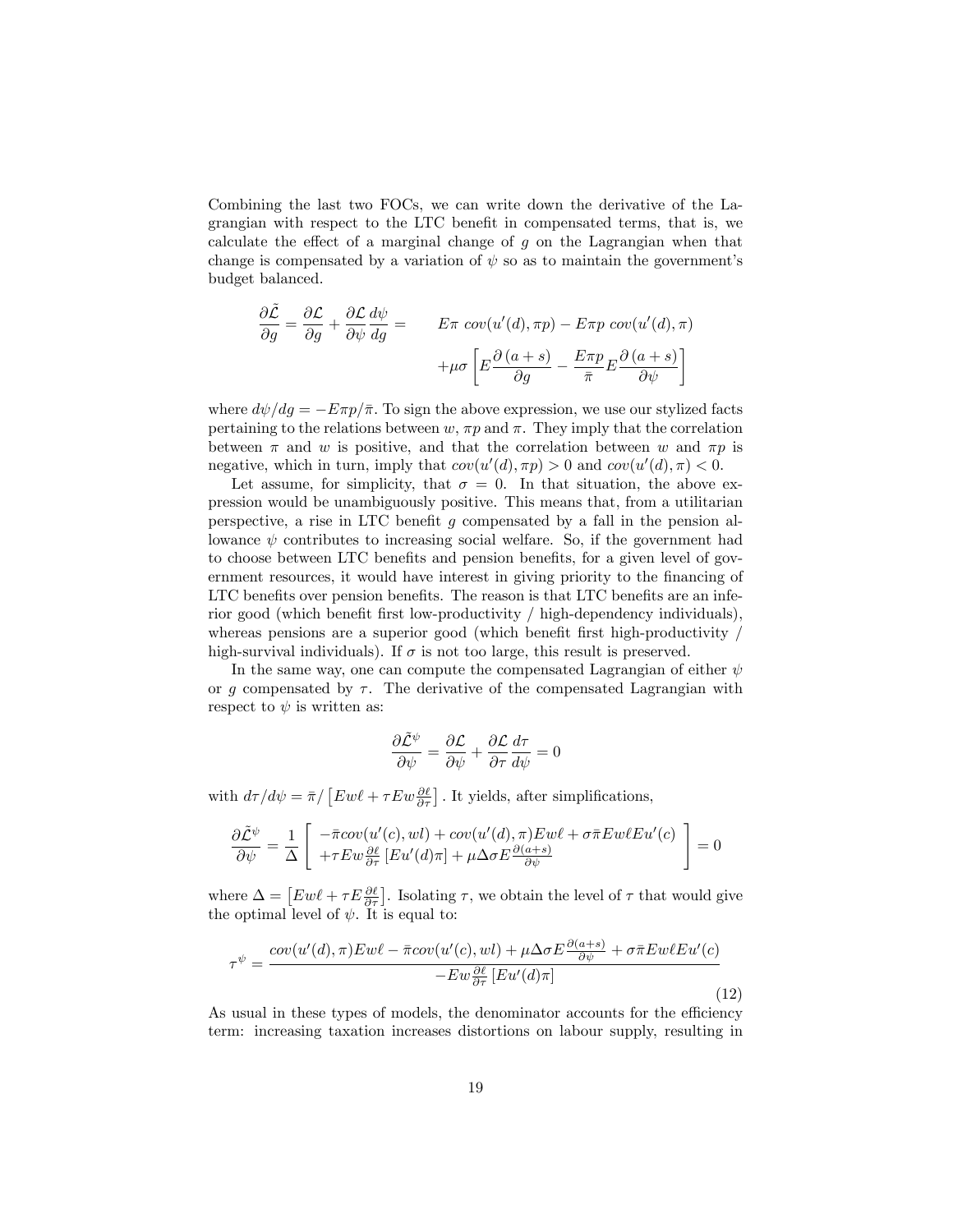lower resources for the government. The first two terms of the numerator account for the redistributive impact of taxation. The last two terms correspond to the total revenue effect of an increase in  $\psi$ . The tax rate  $\tau^{\psi}$  can thus be positive or negative since  $cov(u'(c), w l) < 0$ ,  $cov(u'(d), \pi) < 0$  and  $E \frac{\partial (a+s)}{\partial \psi} < 0$ so that  $\tau^{\psi} \lessgtr 0$  depending on the size of the different effects.

Following the same approach for  $q$ , we compute the derivative of the compensated Lagrangian with respect to g. It is equal to

$$
\frac{\partial \tilde{\mathcal{L}}^g}{\partial g} = \frac{\partial \mathcal{L}}{\partial g} + \frac{\partial \mathcal{L}}{\partial \tau} \frac{d\tau}{dg} = 0
$$

where  $d\tau/dg = E\pi p / [E w \ell + \tau E w \frac{\partial \ell}{\partial \tau}]$ . It yields:

$$
\frac{\partial \tilde{L}^g}{\partial g} = \frac{1}{\Delta} \left[ \begin{array}{c} -cov(u'(c), wil)E\pi p + cov(v'(b), \pi p)Ew\ell + \tau Ev'(b)\pi p Ew\frac{\partial \ell}{\partial \tau} \\ +\mu \Delta \sigma E \frac{\partial (a+s)}{\partial g} \end{array} \right] = 0
$$

so that again, isolating  $\tau$ , we obtain the level of the tax rate that would be necessary to get the optimal level of LTC benefit,  $q$ :

$$
\tau^{g} = \frac{cov(v'(b), \pi p)E w\ell - cov(u'(c), wl)E\pi p + \sigma E w\ell E u'(c)E\pi p + \mu \Delta \sigma E \frac{\partial (a+s)}{\partial \psi}}{-E w \frac{\partial \ell}{\partial \tau} E v'(b)\pi p}
$$
\n(13)

As a consequence of our stylized facts, we have that  $cov(v'(b), \pi p) > 0$  (since high-productivity agents have a lower unconditional probability to be dependent than low-productivity ones) and  $cov(u'(c), w)) < 0$ , so that  $\tau^g$  is positive if  $\sigma E \frac{\partial (a+s)}{\partial \psi}$  is small enough.

Putting together these computations, one can therefore see that a utilitarian government would always prefer to favour the implementation of a LTC benefit q over a pension benefit  $\psi$ . This can be shown both from the arbitrage between g and  $\psi$  and from the fact that  $\tau^g$  is likely to be positive, while nothing ensures that  $\tau^{\psi}$  would be positive, in a second-best world. Proposition 4 summarizes our results.

Proposition 4 Let us assume that the government has limited instruments and can only impose uniform taxes on labor and on aggregate savings to finance a uniform pension benefit and a uniform  $LTC$  benefit. At the second-best utilitarian optimum:

- $\bullet$  For a given level of government resources, a uniform LTC benefit should be given priority over a uniform pension benefit.
- The tax on labor to finance a pension benefit is equal to equation  $(12)$ . It can be positive or negative.
- $\bullet$  The tax on labor to finance a LTC benefit is most likely to be positive and given by equation (13).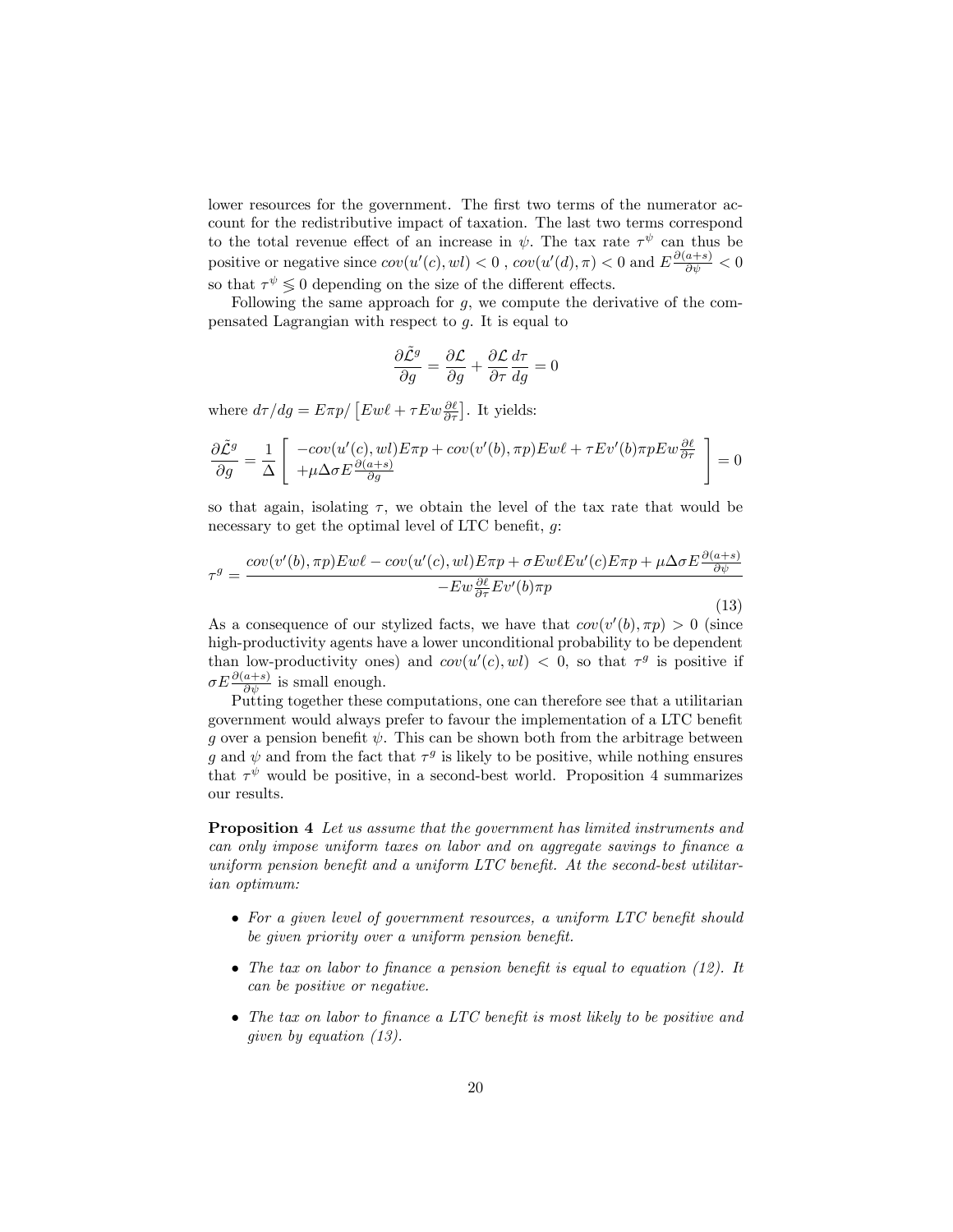#### **Proof.** See above. ■

For a given amount of governmental resources, a utilitarian government gives priority to the LTC benefit over the pension benefit. The intuition behind that result can be derived from the first-best utilitarian problem (Section 4). Utilitarianism leads to redistribute resources from high-productivity individuals to low-productivity individuals. In a second-best setting, that redistribution is achieved through giving priority to the LTC benefit, which is consumed by the dependent elderly (who include a higher proportion of low-productivity individuals in comparison to the elderly in general), over the pension benefit (which is consumed by all long-lived individuals). The priority given to the LTC benefit can thus be interpreted as a second-best way to reduce inequalities between high-productivity and low-productivity individuals.

If one considers now inequalities in lifetime well-being due to unequal lifetime or unequal old-age health status, we know from the Örst-best utilitarian problem that utilitarianism provides little support for reducing those inequalities. It should be stressed, however, that the priority of the LTC benefit over the pension benefit stated in Proposition 4 has the indirect effect of reducing  $ex$  post wellbeing inequalities between the healthy long-lived and the dependent long-lived. Thus the priority given to the LTC benefit tends to reduce inequalities in realized lifetime well-being among the long-lived.

Nevertheless, giving priority to the LTC benefit over the pension allowance does not allow to reduce inequalities in realized lifetime well-being between the long-lived and the short-lived. From that perspective, an important issue that arises concerns the level of the optimal second-best labor tax rate, which directly reduces the purchasing power of the young, and, thus affects first the short-lived.

Finally, let us notice that, while this section focused on linear and uniform instruments, another possibility would be to consider non-linear instruments in a setting wherein the government does not observe the individuals' types, namely their productivity and their survival and dependency probabilities. This alternative second-best utilitarian planning problem was solved by Nishimura and Pestieau (2016). In a two-type framework, they show that assuming a higher probability of survival and a lower unconditional probability of dependency for the more productive, the optimal policy is to subsidize LTC spending and to tax old-age consumption. This result is consistent with what is obtained in a linear setting.

In order to pursue our study on the robustness of optimal policy to the postulated social criterion, Section 6.2 derives a similar second-best problem, but under the ex post egalitarian criterion presented in Section 5.

#### 6.2 The ex post egalitarian problem

We now turn to the second-best optimum under the ex post egalitarian criterion. The social planner chooses policy instruments  $\tau$ ,  $\sigma$ ,  $\psi$  and  $g$  in order to maximize the lifetime well-being of the worst-off  $ex$  post (here, the short-lived), subject to the governmentís budget constraint, and subject to egalitarian constraints, which specify that the long-lived (healthy or dependent) is neither better of nor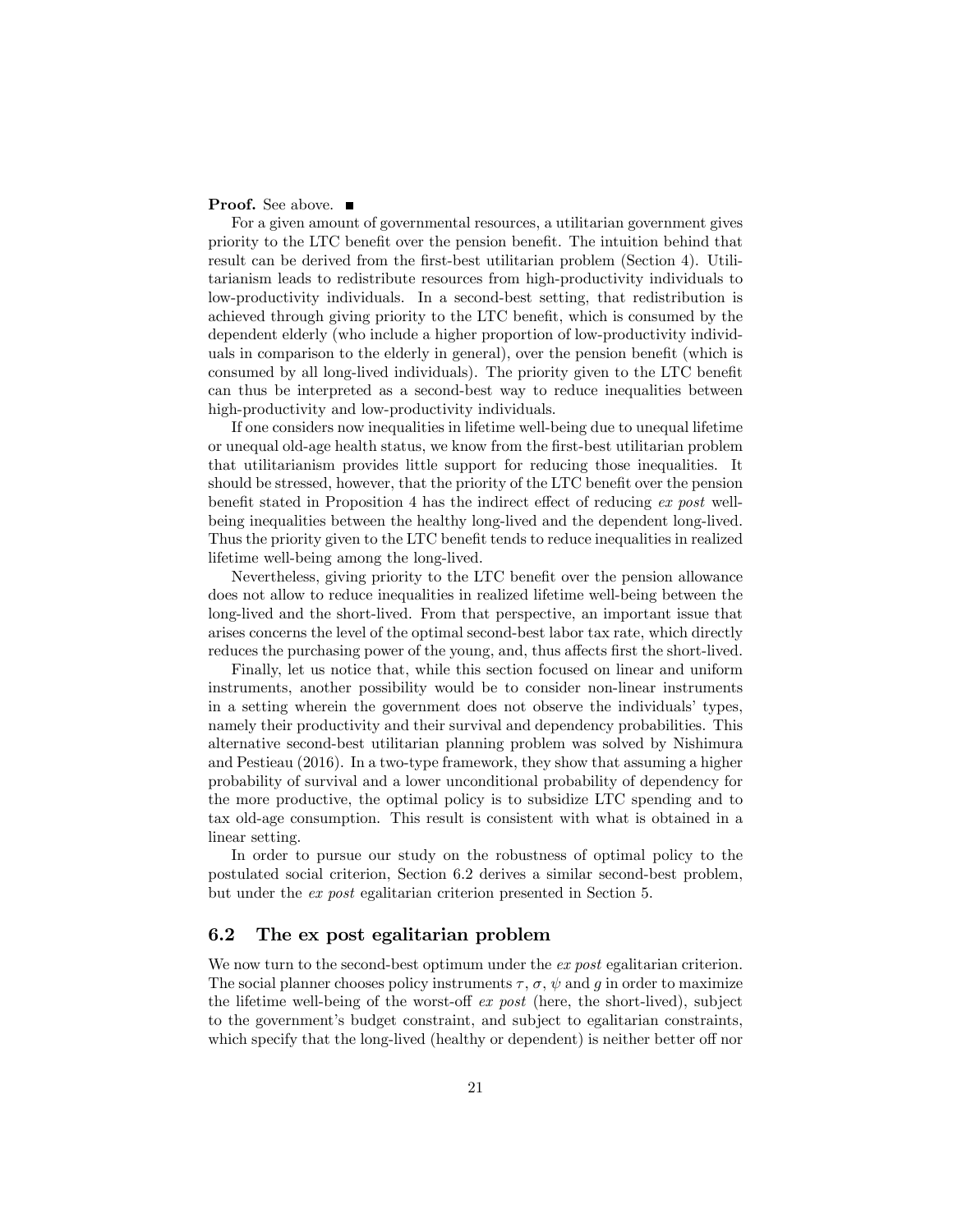worse off, in realized terms, than the short-lived. That problem can be written as follows:

$$
\max_{\substack{\sigma,\sigma,\psi,g}} \quad u(\ell_i^* w_i (1 - \tau) - (a_i^* + s_i^*)(1 + \sigma) - e(\ell_i^*))
$$
\n
$$
\text{s. to } \sum_i n_i \left[ \tau \ell_i^* w_i + \sigma (a_i^* + s_i^*) - \pi_i \psi - \pi_i p_i g \right] \ge 0
$$
\n
$$
\frac{s_i^*}{\pi_i} + \psi = \bar{c}
$$
\n
$$
\frac{s_i^*}{\pi_i} + \frac{a_i^*}{\pi_i p_i} + \psi + g - S = \tilde{c}
$$

where the first constraint is the government's budget constraint and the last two constraints are the egalitarian ones. Since both  $s_i^* = s(\psi, g, \tau, \sigma; w_i)$  and  $a_i^* = a(\psi, g, \tau, \sigma; w_i)$  depend on  $w_i$ , the only way to satisfy the above egalitarian constraints for both types  $H$  and  $L$  consists in taxing away both private savings and private LTC insurance benefits (i.e. setting  $\sigma = 100\%$ ) and to give  $\psi = \bar{c}$  to the healthy elderly and  $q + \psi = \tilde{c} + S$  to the dependent elderly, independently of their type  $\{H, L\}$ . In that way, no inequality in realized lifetime well-being remains between agents of a given productivity type,  $w_i$ . As to the optimal level of  $\tau$ , it is given by the budget constraint of the government and it is such that<sup>17</sup>

$$
\tau E w \ell = \psi \bar{\pi} + g E \pi p.
$$

Note, however, that because agents in the first-period of their life have  $c_i =$  $\ell_i^* w_i(1-\tau) - e(\ell_i^*)$ , there remain ex post inequalities between short-lived and long-lived agents of different productivity types:

$$
U^{i,SL} = u(\ell_i^* w_i (1 - \tau) - e(\ell_i^*)),
$$
  
\n
$$
U^{i,LL,D} = u(\ell_i^* w_i (1 - \tau) - e(\ell_i^*)) + v(\tilde{c}),
$$
  
\n
$$
U^{i,LL,A} = u(\ell_i^* w_i (1 - \tau) - e(\ell_i^*)) + u(\bar{c}).
$$

But, no inequality remains between agents with different length of life or health status at the old age, for a given productivity type i (since  $u(\bar{c}) = v(\tilde{c}) = 0$ ).

Proposition 5 summarizes our results.

 $\tau$ 

Proposition 5 Let us assume that the government has limited instruments and can only impose a uniform tax on labor and on aggregate savings to finance a uniform pension benefit and a uniform LTC benefit. In the second-best  $ex$  post egalitarian optimum:

• It is optimal to set LTC and pension benefits such that  $g = \tilde{c} - \bar{c} + S$  and  $\psi = \bar{c}.$ 

<sup>17</sup> Since savings and private LTC insurance are taxed away, agents choose neither to save not to invest in a private insurance so that taxation of aggregate savings does not appear in the government budget constraint.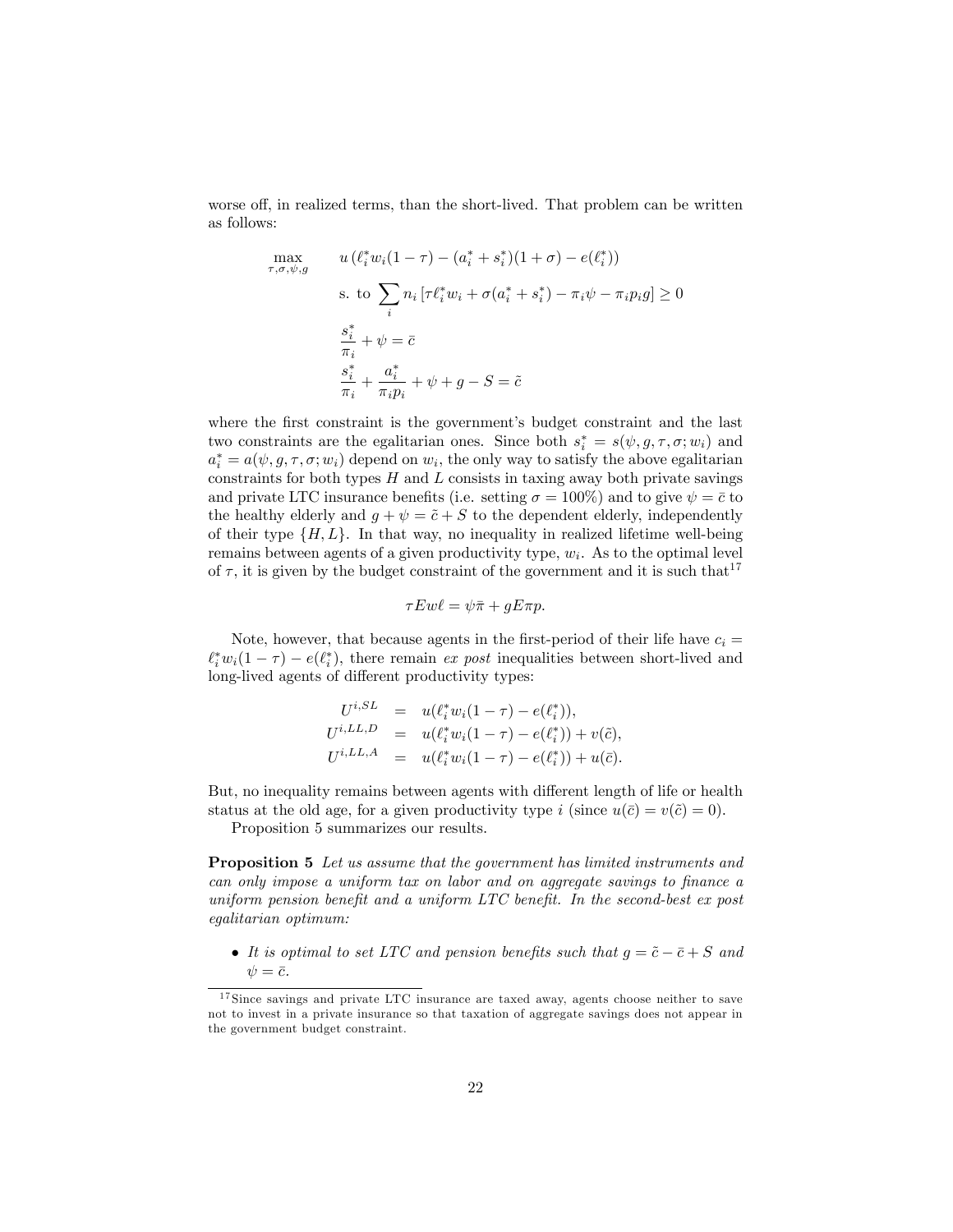- No ex-post inequality remains between long-lived and short-lived as well as between healthy and unhealthy individuals of a given productivity type  $w_i$ .
- There remain ex-post inequalities across agents with different productivity.

#### **Proof.** See above. ■

Proposition 5 can be interpreted by relying on the first-best ex post egalitarian optimum characterized in Section 5. From an ex post egalitarian perspective, the allocation of resources should be such that inequalities of outcomes caused by Nature - either in terms of life duration or health status at the old age - are neutralized. This motivation explains also the results obtained at the secondbest. Indeed, the levels of the pension allowance and of the LTC benefit shown in Proposition 5 are exactly those allowing for the neutralization of the inequalities caused by unequal durations of life or unequal health status among the elderly.

Let us now briefly compare the results we obtain under the utilitarian and the egalitarian criteria. Under utilitarianism, priority is given to the dependent elderly at the expense of the healthy elderly, through a positive LTC benefit. Under ex post egalitarianism, priority is given to the prematurely dead, and both the healthy and the dependent elderly are given just enough resources to be exactly as well off as the unlucky short-lived. Also, it is very likely that the Öscal resources (obtained from the taxation of both aggregate savings and labour) necessary to finance  $g + \psi$  at the egalitarian optimum are lower than at the utilitarian optimum. The reasons are twofold. First, at the ex post egalitarian optimum, consumptions in the old-age (whether the individual is autonomous or dependent) are set at their minimum,  $\tilde{c}$  and  $\bar{c}$  while at the utilitarian optimum, old-age consumptions are higher. This is a straightforward resource argument. Second, since survival and health conditions are uncertain, one way to compensate the short-lived for their early death is to increase welfare in the Örst-period, which is lived by all individuals (including those who will turn out to be short-lived). High taxation levels would go against compensation of the short-lived, since they decrease first-period consumption, and, hence, firstperiod well-being (equal to lifetime well-being for the short-lived).

Finally, in the Appendix, we derive the second-best non linear taxation problem, that is, when the government cannot distinguish between individuals' type. We still find that second-period consumptions when the individual is autonomous (resp. dependent) should be set to  $\bar{c}$  (resp. to  $\tilde{c}$ ). This ensures that no inequality remains between individuals of a same productivity type but with different lifetime or health condition. We also obtain the standard result that labour supply of the low type is distorted downward so as to avoid mimicking from the high-productivity type. In addition,  $c<sub>L</sub>$  and  $c<sub>H</sub>$  are likely to be different so that ex post, lifetime utilities cannot be equalized across productivity types. This is the consequence of asymmetric information.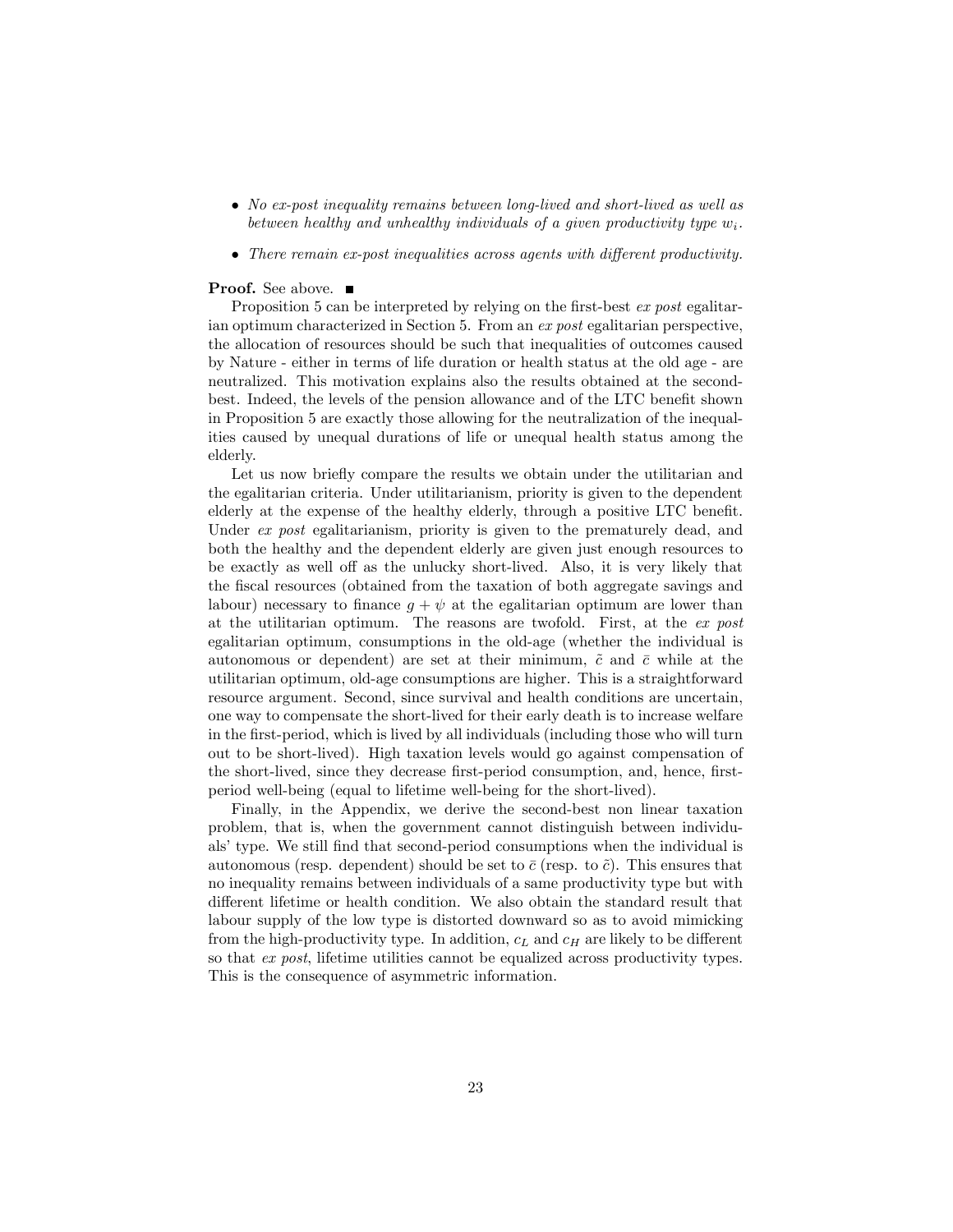### 7 Numerical illustration

Section 6 highlighted important qualitative differences between the optimal second-best policies under the utilitarian and the ex post egalitarian criteria. Those differences concerned mainly the levels of LTC and pension benefits, as well as the taxation of labor earnings at the young age. Moreover, Section 6 also provided interpretations of the key forces at work behind those differences. Having stressed this, one may wonder to what extent the different social criteria have strong *quantitative* effects on the design of optimal social insurance.

To explore that issue, this section proposes to impose some functional forms for preferences, and to calibrate our model, in such a way as to examine quantitatively the robustness of the optimal LTC social insurance to the underlying social criterion. For that purpose, we use French data on wages, on LTC expenditures, on survival probabilities and on probabilities to become dependent.

Using INSEE (2015) data on wages, we partition the French population into two categories with monthly wages,  $w_H = 3176\epsilon$  and  $w_L = 1681\epsilon$ , with  $n_H = 0.4$  and  $n_L = 0.6$ .<sup>18</sup> This leads to an average monthly wage of 2279 $\in$ .

Regarding the calibration of LTC expenditures  $S$ , we use data on the monthly median price of a nursing home in France (CNSA, 2017), and we set  $S = 1949 \in$ .

In order to calibrate survival probabilities and (unconditional) probabilities to become dependent, we use the study by Cambois et al. (2011). Assuming that, in our 2-period model, young adulthood lasts from 25 years to 65 years, and old adulthood lasts from 65 years until 105 years, we use data on the life expectancy and on healthy life expectancy at age 65 to derive the probabilities:  $19$ 

$$
\begin{array}{rcl}\n\pi_H & = & 0.46 > \pi_L = 0.41 \\
p_H & = & 0.60 < p_L = 0.67\n\end{array}
$$

Regarding preferences, we assume that temporal well-being takes a logarithmic form:

$$
u(x) = \log(x) + \alpha
$$
  

$$
v(x) = \delta \log(x) + \beta
$$

To calibrate preference parameters  $\{\alpha, \beta, \delta\}$ , we proceed in three steps. First, following Becker at al (2005), we assume that  $\bar{c} = 300/12\epsilon$ , where  $300\epsilon$  is considered as the critical annual consumption that would make individuals indifferent between survival and death (less than  $1\epsilon$  a day). Normalizing the utility of being dead to zero, this allows us to derive  $\alpha$  from the equation log  $(\bar{c}) + \alpha = 0$ . This leads to  $\alpha = -3.218$ .

 $18$  See Tables 1 and 6, in INSEE (2015). We consider that high-qualification and intermediary occupations as type- $H$  individuals and, clerks and manual workers as type- $L$  individuals.

 $19$  See Table 2 (male column) of Cambois et al. (2011). Using the weights for the different socio-demographic categories used in the previous step, we aggregate life expectancy at 65 and life expectancy at 65 without daily-life restrictions for each type  $H$  and  $L$ , and obtain probabilities by dividing these by the length of the period (i.e. 40 years).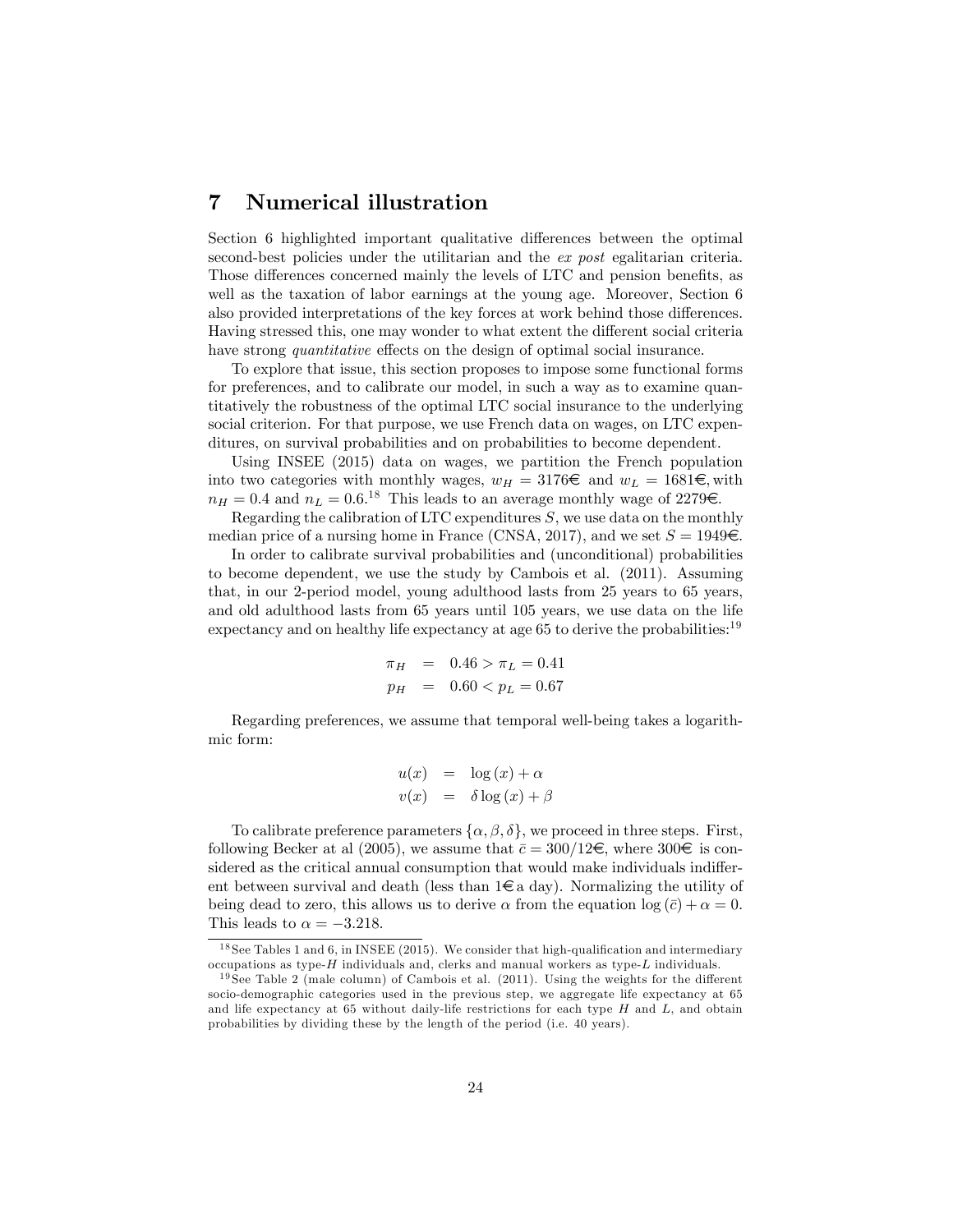Second, we use Finkelstein et al. (2013) to calibrate the marginal utility of consumption under dependency. Finkelstein et al. (2013) shows that marginal utility of consumption under bad health (chronic diseases) is evaluated to be between 75% and 90% of the marginal utility under good health. Using this as a proxy for the marginal utility under dependency, we assume that  $\delta = 0.9$ .

Third, regarding the calibration of  $\beta$ , which captures the reduction of wellbeing due to loss of autonomy, we use the study by Ferrer-i-Carbonell and Van Praag (2002). That study shows that heart diseases is, from a welfare perspective, equivalent to a decrease in income equal to 47%. Using this as a proxy for the welfare loss due to becoming dependent, we obtain  $\beta = -3.180^{20}$ 

Finally, we obtain the monthly minimum level of consumption under dependency,  $\tilde{c}$  by solving the following equation:  $\delta \log(\tilde{c}) + \beta = 0$ .

Table 1 summarizes the values for our parameters.

| Parameters $w_L$ $w_H$ $n_L$ $n_H$ S $\alpha$ |  |  |  |  |  |  |                                                      |  |  |
|-----------------------------------------------|--|--|--|--|--|--|------------------------------------------------------|--|--|
| Value                                         |  |  |  |  |  |  | 1681 3176 0.6 0.4 1949 -3.218 -3.180 0.900 25 34.251 |  |  |
| Table 1: Calibration of parameters            |  |  |  |  |  |  |                                                      |  |  |

Our calibrated model is then used to derive the second-best optimal social insurance system under the utilitarian criterion and the ex post egalitarian criterion. More precisely, our computations allow us to derive the optimal levels for the four policy parameters studied in the previous section,  $\{\tau, \sigma, \psi, g\}$ , under the two alternative normative criteria. Our results are summarized in Table 2, which shows the optimal values of the four policy instruments, as well as the associated levels of realized lifetime well-being for the 6 types of individuals ex  $post.^{21}$ 

|                            | SB utilitarian | SB ex post egalitarian |  |  |  |  |
|----------------------------|----------------|------------------------|--|--|--|--|
| $\tau^*$                   | 42.43 %        | 24.12 %                |  |  |  |  |
| $\sigma^*$                 | $9.24\%$       | 100.00 %               |  |  |  |  |
| $\psi^*$                   | 1060.82        | 25.00                  |  |  |  |  |
| $q^*$                      | 1883.09        | 1958.25                |  |  |  |  |
| total revenue              | 974.42         | 549.70                 |  |  |  |  |
| $U^{L,SL}$                 | 3.66           | 3.93                   |  |  |  |  |
| $U^{H,SL}$                 | 4.16           | 4.57                   |  |  |  |  |
| $U^{L,LL,D}$               | 6.69           | 3.93                   |  |  |  |  |
| $U^{H,LL,D}$               | 7.52           | 4.57                   |  |  |  |  |
| $U^{L,LL,A}$               | 7.40           | 3.93                   |  |  |  |  |
| $II^{H,LL,A}$              | 8.26           | 4.57                   |  |  |  |  |
| Table 2: Numerical results |                |                        |  |  |  |  |

<sup>&</sup>lt;sup>20</sup> $\beta$  solves:  $\beta = \alpha - \delta \log(d) + \log(0.53d)$  with  $\alpha$  and  $\delta$  already obtained in previous steps

and where  $d = w_L/2$  (i.e. half of the income of the low wage individual).

 $^{21}$  For simplicity, our calculations assume that individual labour supply is fixed. This implies some second-order changes on the government budget constraints and on the Örst-order condition with respect to  $\tau$  at the second-best utilitarian optimum. Relaxing that assumption would not modify our results substantially.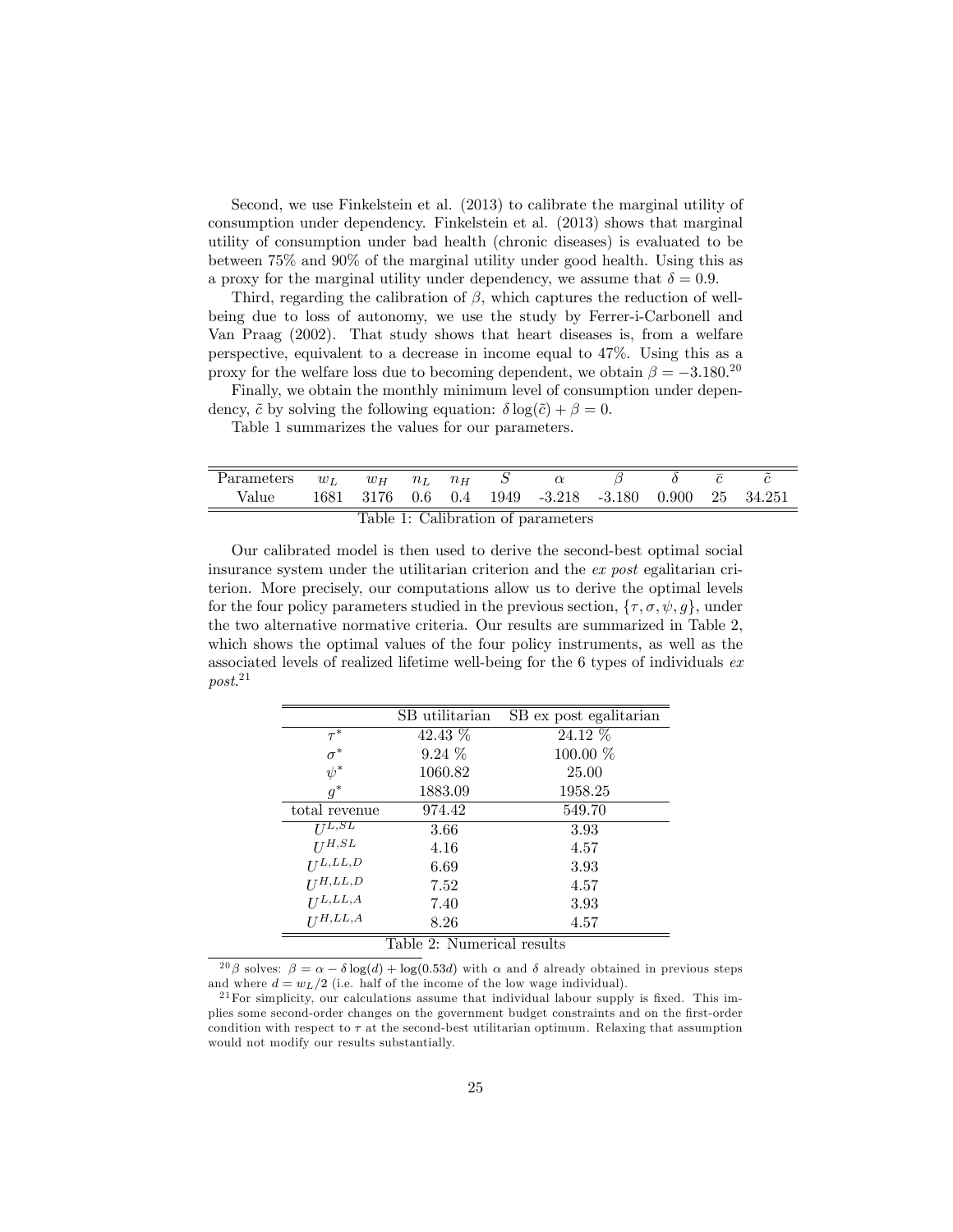Table 2 shows that relying on the utilitarian criterion or on the ex post egalitarian criterion has strong quantitative effects on the design of the optimal policy.<sup>22</sup> Some of those results could have been anticipated from our theoretical analysis of the second-best problem, but our calculations allow us to go beyond qualitative observations, to quantify the lack of robustness of the optimal policy to the postulated social criterion.

A first difference lies in the global level of taxation: fiscal revenues are significantly larger under the utilitarian second-best, since utilitarianism leads to spend more resources on the long-lived (both autonomous and dependent).

But besides the difference in the overall level of taxation, there is also a substantial difference in the structure of taxation. The  $ex$  post egalitarian secondbest involves, in comparison to the utilitarian second-best, a much lower tax rate on the young adults's labor earnings  $(24 \%$  against  $42 \%$ ), as well as a higher tax rate on savings and private LTC insurance (100  $\%$  against 9  $\%$ ).

As a consequence, consumption at the young age is higher under ex post egalitarianism than under utilitarianism (independently of types  $i = \{H, L\}$ ). As explained above, favoring high consumption at the young age contributes to improve the situation of all the young, including those who will turn out to be short-lived. Higher consumption at the young age allows short-lived individuals to be better off at the  $ex$  post egalitarian optimum than at the utilitarian one.

Another important difference concerns the levels of old-age pensions and LTC benefits. Under utilitarianism, more resources are devoted to long-lived individuals (both autonomous and dependent), through the level of the pension benefit  $\psi: \ \psi^E > \psi^U \text{ and } \psi^E + g^E > \psi^U + g^{U}$ .<sup>23</sup> Overall, long-lived agents (either autonomous or dependent) have higher lifetime well-being at the utilitarian optimum than at the *ex post* egalitarian optimum.<sup>24</sup>

The reason why the ex post egalitarian solution involves fewer resources spent on the elderly follows logically from the underlying goal of compensating the unlucky short-lived. Clearly, dedicating fewer resources to the old makes these worse-off than under utilitarianism, but this allows to improve the situation of young individuals, and, hence, the situation of the unlucky individuals who turn out to be short-lived. Actually, Table 2 shows that the ex post egalitarian solution can achieve the full equalization of realized lifetime well-being levels for the short-lived and the long-lived with the same productivity level.

The utilitarian and the  $ex$  post egalitarian policies have also different effects concerning well-being inequalities among the long-lived. At the utilitarian optimum, individuals who are autonomous at the old age are better off than those who fall into dependency. On the contrary, at the egalitarian solution, the larger level of the LTC benefit  $g$  leads to equalize the well-being levels of the

<sup>&</sup>lt;sup>22</sup>Note that, at the utilitarian second-best, we have corner solutions:  $s_H^* > 0$  while  $s_L^* = 0$ and  $a_i^* = 0 \forall i$ .

 $^{23}$ Note also that, in line with Section 6.1, utilitarianism gives priority to the LTC benefit over the pension benefit.

 $^{24}$ In unreported simulations, we show that, conditional on being long-lived, a utilitarian government chooses to favour more, in global terms, the autonomous agent than the dependent one (independently of his type  $i = \{H, L\}$ ) since  $d_i > b_i \forall i$ .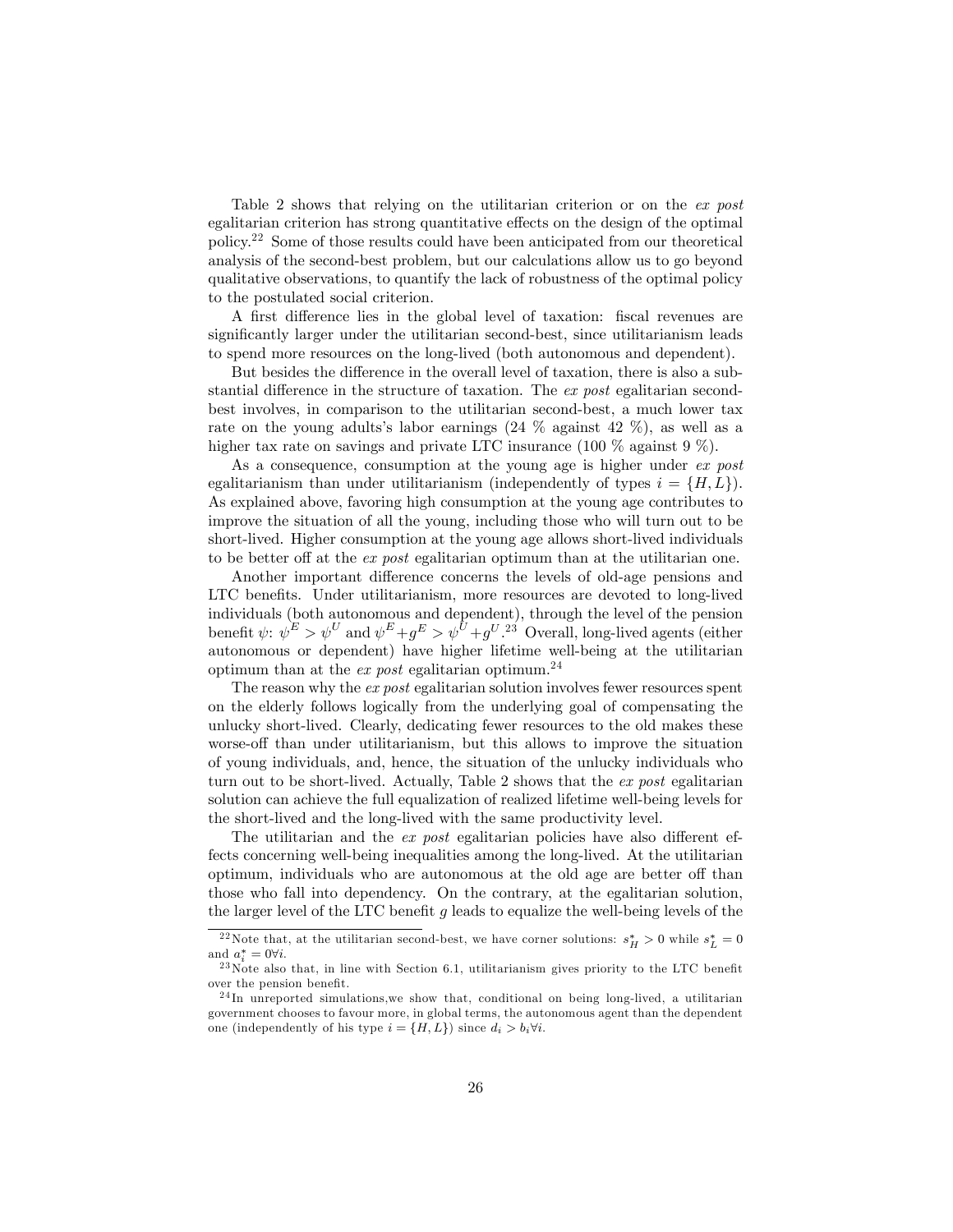autonomous and the dependent elderly (for a given productivity level). Thus the ex post egalitarian criterion leads to fully compensate the dependent elderly.

All in all, our numerical simulations confirm that the design of the optimal policy is not robust to the postulated social criterion. The ex post egalitarian second-best involves, in comparison to utilitarianism: (i) a lower tax rate on labor earnings; (ii) a higher tax rate on aggregate savings; (iii) lower pension benefits; (iv) higher LTC benefits. Moreover, the levels of the optimal fiscal instruments are shown to be strongly sensitive to the social criterion. Adopting one social criterion or another has sizeable quantitative effects on the design of the LTC social insurance.

## 8 Conclusions

What would be a fair LTC social insurance? That question is complex, since the construction of a fair LTC social insurance raises several difficulties. Among those difficulties, a crucial issue concerns the fact that individuals in situation of dependency do not have the same preferences as individuals who are autonomous and healthy. Moreover, another difficulty is that the fairness of a LTC social insurance should be valued not only by comparing the situations of healthy and dependent elderly individuals, but, also, by taking into account the situation of the unlucky prematurely dead individuals who do not face the risk of being dependent at the old age, simply because they do not reach the old age.

In order to address that issue, this paper developed a lifecycle model with risk about the duration of life and about the health status at the old age (autonomy or dependency), while allowing for state-dependent preferences at the old age. In order to examine the robustness of the optimal LTC social insurance to the underlying social welfare criterion, we contrasted two social optima: on the one hand, the standard utilitarian criterion, and, on the other hand, the ex post egalitarian criterion, which gives priority to the worst-off in realized terms.

Our motivation for considering that alternative social criterion lies in the fact that utilitarianism tends, under general conditions, to penalize short-lived individuals and the elderly dependent, on the grounds of their lower capacity to convert resources into well-being. We consider that feature of utilitarianism to lead to quite unfair social outcomes ex post. On the contrary, the ex post egalitarian social criterion tends, by construction, to do justice to the idea of compensating individuals for damages due to Nature, such as a premature death or old-age dependency.

Our analysis shows that the optimal LTC social insurance depends strongly on the adopted social welfare criterion. If one adopts a utilitarian objective, the dependent elderly should receive fewer resources than the healthy elderly, since the latter exhibits a higher capacity to convert resources into well-being. On the contrary, under the ex post egalitarian social criterion, this is the opposite, and more resources should be allocated to the dependent elderly than to the healthy elderly, so as to compensate him for his dependency.

The postulated normative criterion has also crucial consequences for the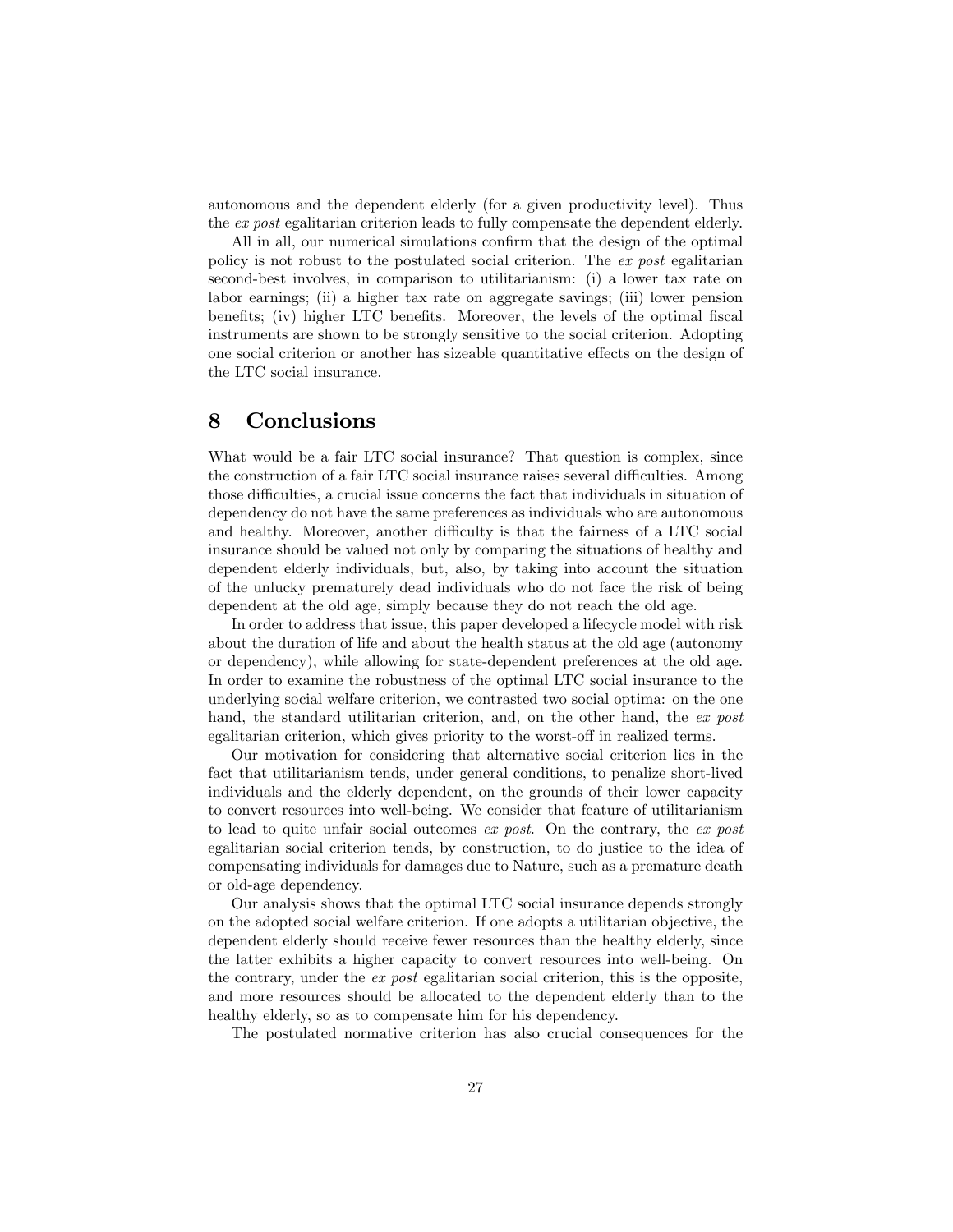overall shape of consumption profiles. Whereas the optimal consumption age profile should be, under utilitarianism, flat in the absence of old-age dependency and decreasing under old-age dependency, it would be, under the ex post egalitarian criterion, decreasing with the age (with a stronger slope for the healthy elderly). The underlying intuition is that a consumption profile decreasing with the age pushes towards more resources being allocated to the young, who include those unlucky individuals who will turn out to be short-lived. Hence compensating individuals for arbitrarily short lives encourages more decreasing consumption profiles with the age.

We also carried out a second-best analysis with uniform policy instruments. The optimal policy was shown to vary significantly with the postulated social objective. In comparison with utilitarianism, the ex post egalitarian solution leads to a higher LTC benefit, a lower pension benefit, a lower tax on young's labor earnings, and a higher tax on aggregate savings. Those policies allow to neutralize inequalities in lifetime well-being between the long-lived and the short-lived, and, also, between the healthy elderly and the dependent elderly, unlike under utilitarianism. Hence, if neutralizing well-being inequalities due to the arbitrariness of Nature is an essential component of what a "fair" LTC insurance system is, then the design of social insurance should depart, on many dimensions, from what utilitarianism recommends.

All in all, this paper suggests that the construction of a fair LTC social insurance depends strongly on the postulated normative foundations. The relative size of the optimal LTC social benefit - as well as the overall burden of the funding of LTC - is not invariant at all to the social objective that is pursued. A corollary of this is that public debates on the future of LTC social insurance should not only focus on behavioral and technical issues, but should also discuss normative foundations. If one wants to treat the dependent elderly in a fair way, one can hardly leave these normative foundations aside. At the end of the day, how a society treats its elderly dependent members is a matter of social choice.

#### References

- [1] Ameriks J., Briggs J., Caplin A., Shapiro M., Tonetti C.. (2018). The longterm-care insurance puzzle: modeling and measurement, NBER Working Paper 22726.
- [2] Becker, G., Philipson, T., Soares, R. (2005). The quantity and quality of life and the evolution of world inequality. American Economic Review, 95 (1): 277-291.
- [3] Boyer, M., De Donder, P., Fluet, C., Leroux, M.L., Michaud, P.C. (2017). Long-term care insurance: knowledge barriers, risk perception and adverse delection, NBER WP 23918.
- [4] Brown, J., Finkelstein, A. (2007). Why is the market for LTC insurance so small?. Journal of Public Economics, 91: 1967-1991.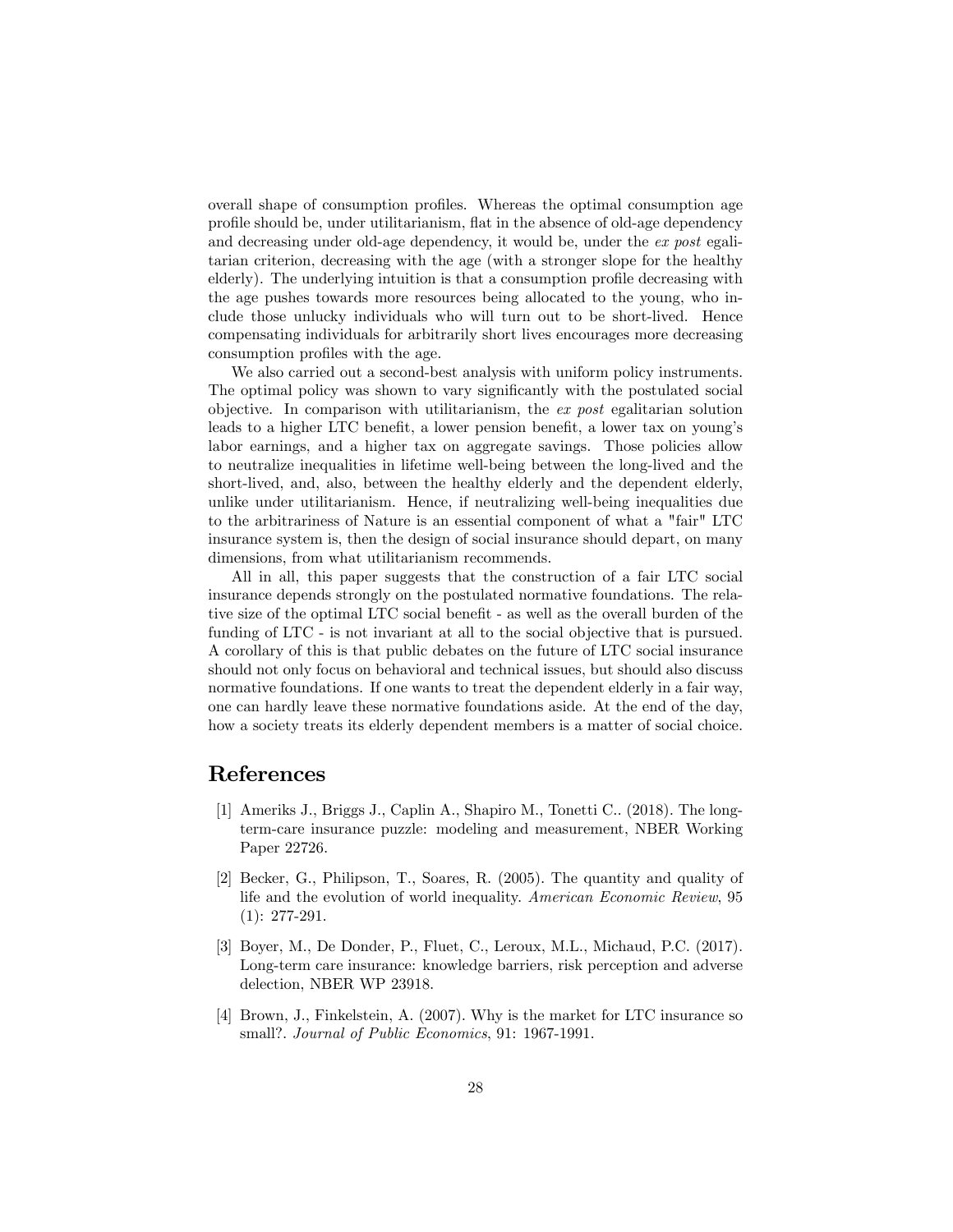- [5] Brown, J., Finkelstein, A. (2011). Insuring long term care in the U.S., Journal of Economic Perspectives, 25(4): 119-142.
- [6] Cambois E., Laborde C., Romieu I., Robine J-M. (2011). Occupational inequalities in health expectancies in France in the early 2000s: Unequal chances of reaching and living retirement in good health, Demographic Research, 25(12), 407-436.
- [7] CNSA Caisse Nationale de Solidarité pour l'Autonomie (2017). Analyse des tarifs des EPHAD en 2016, numéro 4, Juin 2017.
- [8] Christensen, K., Johnson, T., Vaupel, J. (2006). The quest for genetic determinants of human longevity: challenges and insights. Nature Review Genetics, 7, 436-448.
- [9] Cremer, H., Pestieau, P. (2014). Long term care social insurance and redistribution, International Tax and Public Finance, 21: 955-974.
- [10] Cremer, H., Roeder, K. (2013). Long-term care policy, myopia and redistribution. Journal of Public Economics, 108, 33-43.
- [11] Farrer L., Cupples L., Haines J., Hyman B., Kukull W., Mayeux R., et al. (1997). Effects of age, sex, and ethnicity on the association between apolipoprotein e genotype and alzheimer disease: a meta analysis. JAMA,  $278(16): 1349-1356.$
- [12] Ferrer-i-Carbonell A., van Praag, B. (2002). The subjective costs of health losses due to chronic diseases. An alternative model for monetary appraisal, Health Economics, 11(8), 709-722.
- [13] Finkelstein, A., Luttmer, E., Notowidigdo, M. (2013). What good is wealth without health. The effect of health on the marginal utility of consumption. Journal of the European Economic Association, 11, 221-258.
- [14] Fleurbaey, M. (2008). Fairness, Responsibility and Welfare. Oxford University Press.
- [15] Fleurbaey, M. (2010). Assessing risky social situations. Journal of Political Economy, 118: 649-680.
- [16] Fleurbaey, M., Leroux, M.L., Ponthiere, G. (2014). Compensating the dead. Journal of Mathematical Economics, 51 (C): 28-41.
- [17] Fleurbaey, M., Leroux, M.L., Pestieau, P., Ponthiere, G. (2016). Fair retirement under risky lifetime. International Economic Review, 57 (1): 177-210.
- [18] Fleurbaey, M., Maniquet, F. (2004). Compensation and responsibility. In: K. J. Arrow & A. K. Sen & K. Suzumura (eds.), Handbook of Social Choice and Welfare, edition 1, volume 2, chapter 22: 507-604.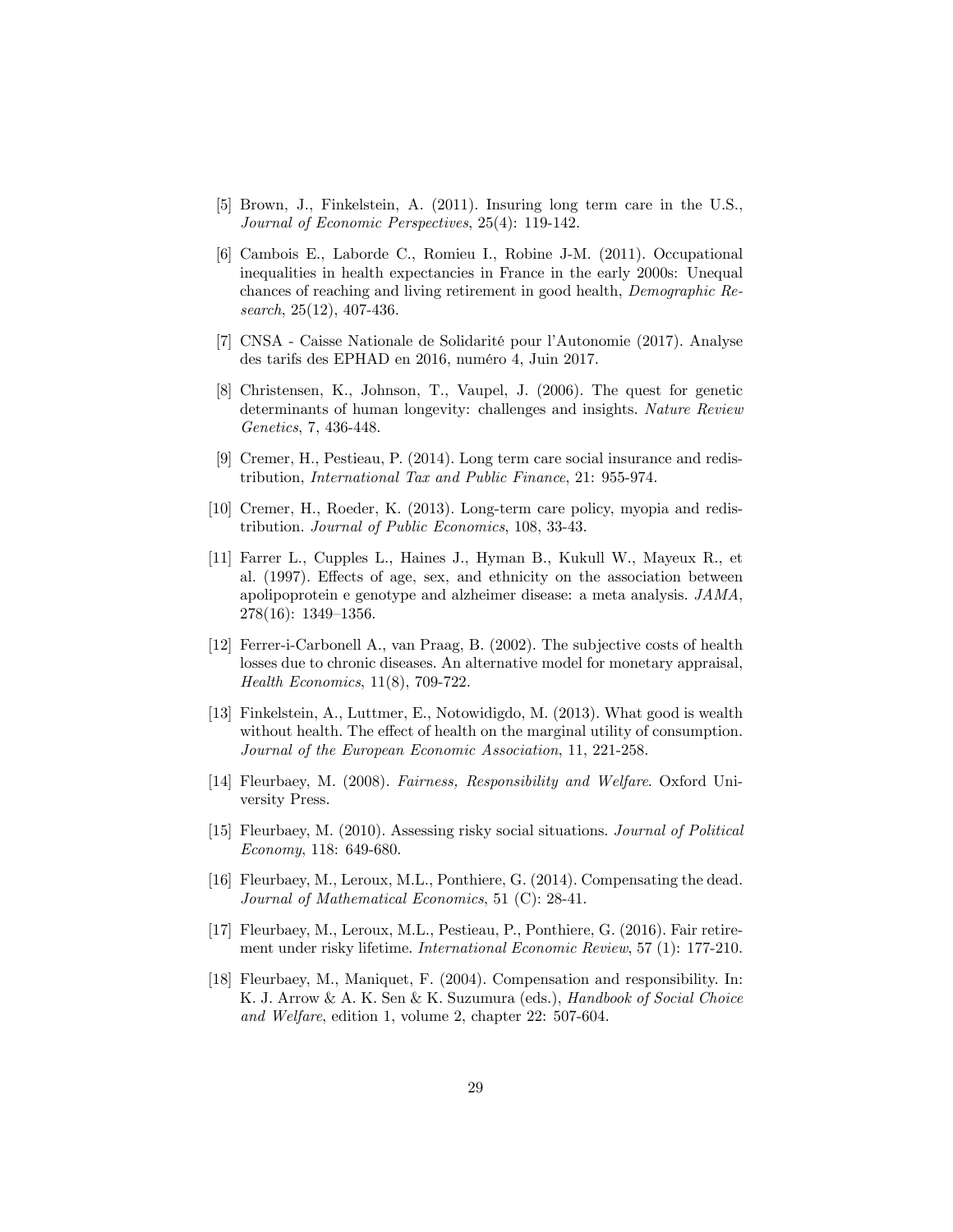- [19] Fleurbaey, M., Ponthiere, G. (2013). Prevention against equality?. Journal of Public Economics, 103 (1): 68-84.
- [20] INSEE (2015). Les niveaux de vie en France. INSEE Première 1665.
- [21] Jousten, A., Lipszyc, B., Marchand, M., Pestieau, P. (2005). Long term care insurance and optimal taxation for altruistic children, Finanz Archiv, 61: 1-18.
- [22] Lefebvre M., Perelman S., Schoenmaeckers J. (2018). Inégalités face à la mort et au risque de dépendance. Revue Française d'Economie, 33(2): 75-112.
- [23] Leroux, M.L., Ponthiere, G. (2018). Working time regulation, unequal lifetimes and fairness. Social Choice and Welfare, 51: 437-464..
- [24] Nishimura, Y and Pestieau, P.  $(2016)$ . Efficient taxation with differential risks of dependence and mortality. Economics Bulletin, 36, (1): 52-57
- [25] Norton, E. (2000). Long term care. In A. Cuyler et J. Newhouse (eds) Handbook of Health Economics, volume 1b, chapter 17.
- [26] OECD (2011). Help Wanted? Providing and Paying for Long-Term Care, available at http://www.oecd.org/health/health-systems/helpwanted-9789264097759-en.htm
- [27] Pestieau, P., Ponthiere, G. (2011). The Long Term Care Insurance Puzzle. In J. Costa-Font and C. Courbage (eds.): Financing Long Term Care in Europe: Institutions, Markets and Models, Palgrave Macmillan, London, 41-52.
- [28] Pestieau, P., Sato, M. (2008). Long term care: the State, the Market and the Family, Economica,75: 435-454.
- [29] Sen, A.K., Williams, B. (1982). Utilitarianism and Beyond. Cambridge University Press.

## Appendix

## A Second best non linear taxation

Let us now consider the non linear taxation case. In the first best (see Section 5), we had  $c_i = c^e$ ,  $d_i = \overline{c}$ ,  $b_i = \widetilde{c}$  and  $\ell_H > \ell_L$  so that if the planner were to propose the FB contracts, only type- $H$  individual would be tempted to mimic type- $L$  individuals. The second best problem then consists in adding to the first best problem (9) the following incentive constraint:

$$
u\left(x_H - e\left(\frac{y_H}{w_H}\right)\right) + \pi_H[u(d_H)p_H + (1 - p_H)v(b_H)] \ge u\left(x_L - e\left(\frac{y_L}{w_H}\right)\right) + \pi_H[u(d_L)p_H + (1 - p_H)v(b_L)]
$$